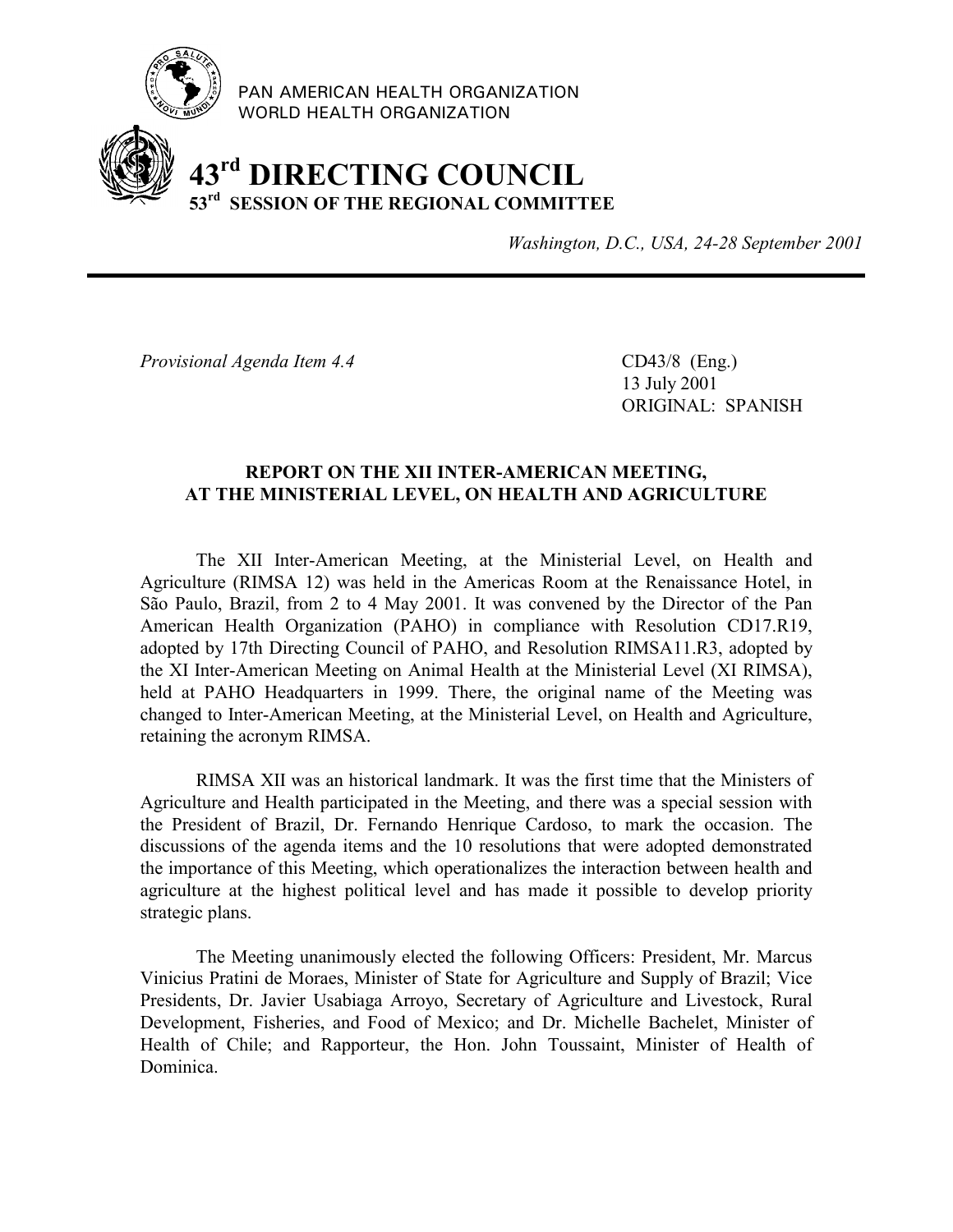CD43/8 (Eng.) Page 2

The President of the Meeting, Mr. Marcus Vinicius de Moraes, presided over the inaugural session, and the following individuals took the floor to welcome the participants: Dr. João Carlos de Souza Meirelles, Secretary of Agriculture and Supply of the State of São Paulo, on behalf of the State of São Paulo; Dr. George A. O. Alleyne, on behalf of PAHO; and Mr. de Moraes, on behalf of the Government of Brazil. Dr. José Serra, Minister of Health of Brazil, offered a presentation on the world food trade and its importance for the economy and public health.

The special closing session was presided over by Dr. Fernando Henrique Cardoso, President of the Federative Republic of Brazil, who stressed the importance of the Meeting for strengthening programs for foot-and-mouth disease eradication, zoonosis control, and food safety. Also present was Dr. Geraldo Alckmin, Governor of the State of São Paulo.

Delegates from 35 Member States attended the Meeting, among them 18 Ministers and 3 Vice Ministers of Agriculture; 17 Ministers and 2 Vice Ministers of Health, and 2 ambassadors as heads of delegation. Representatives of technical cooperation, financing, and private sector agencies participated as observers—among the latter, associations of livestock producers and consumers, the food industry, nongovernmental organizations, and universities*.* Observers from the Governments of Aruba and the British Virgin Islands also attended.

Prior to the Meeting. the VIII Meeting of the Hemispheric Committee for the Eradication of Foot-and-mouth Disease (VIII COHEFA) was held.

The objective of RIMSA XII was to discuss matters of mutual interest for the health and agriculture sectors and to analyze compliance with both the strategic and programmatic orientations of PAHO in veterinary public health and the plans of action of its specialized centers: the Pan American Foot-and-Mouth Disease Center (PANAFTOSA) and the Pan American Institute for Food Protection and Zoonoses (INPPAZ) for the biennium 2002-2003.

Based on the strategic and programmatic orientations for the quadrennium 1999-2002, two panels were held for the consideration of the Meeting: the first on community participation in food protection, and the second on zoonoses of importance for the economy and public health, which emphasized the current bovine spongiform encephalopathy (BSE) situation and the recommendations of the consultation of PAHO experts on BSE held by PAHO in Montevideo, Uruguay. Special topics discussed at the Meeting were the implications of reforms in the livestock sector for the eradication of foot-and-mouth disease and other aspects of animal health, productive municipios, and food security at the local level.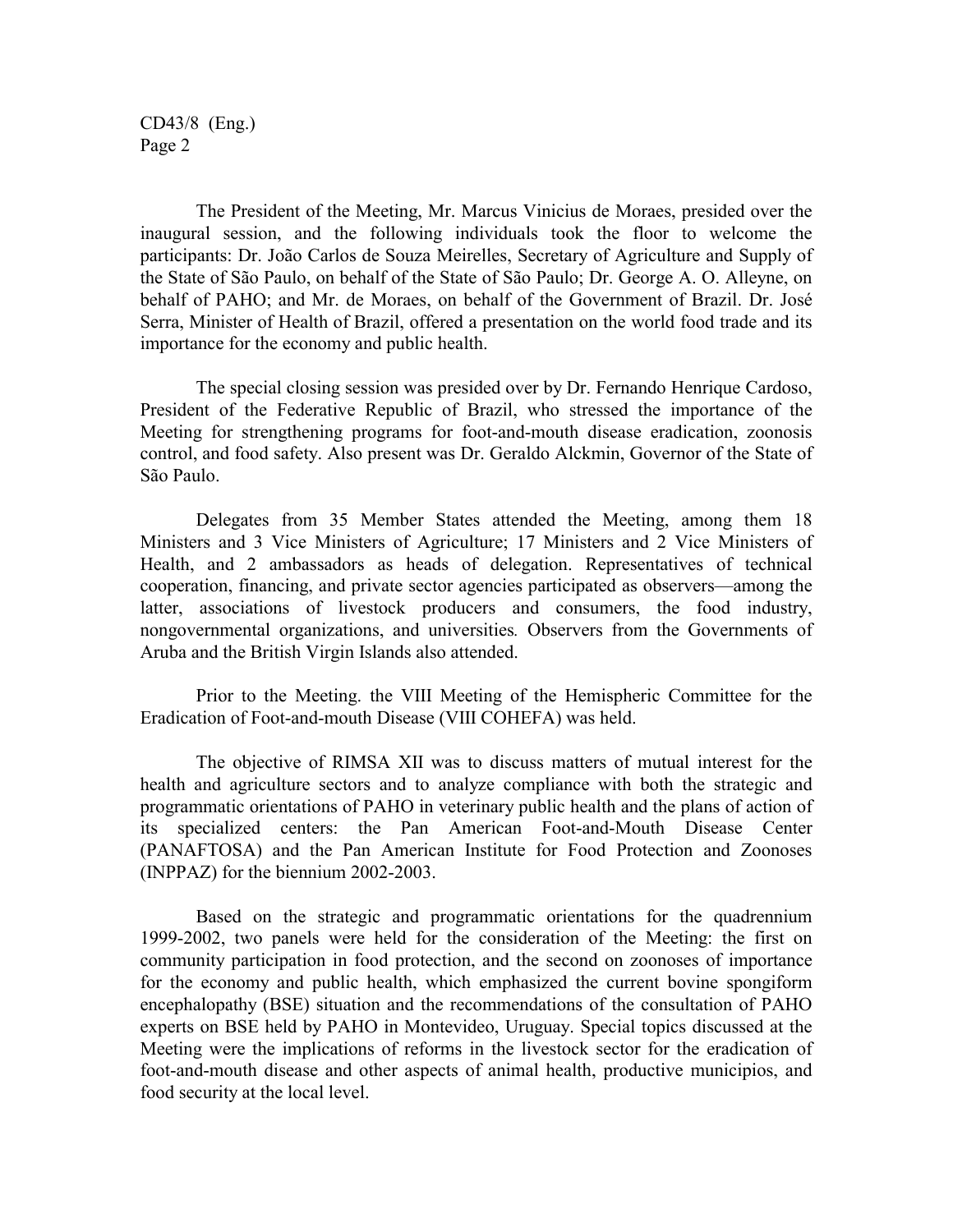The broad participation of the Ministers of Health and Agriculture, the discussions of the items presented, and the 10 resolutions that were approved demonstrated the importance of this Meeting, which operationalizes the interaction between health and agriculture at the highest political level and has made it possible to develop priority regional plans. To this end, the delegates recommended that the Director continue to convene this Meeting every two years, pursuant to the existing mandates. The delegates expressed their approval and congratulated PAHO on the approach to veterinary public health adapted to local conditions that has been employed in the countries with PAHO cooperation. This approach has led to significant progress by the regional strategic plans—approved by RIMSA—for the eradication of foot-and-mouth disease, the elimination of zoonoses such as human rabies transmitted by dogs, the sanitary protection of food, the control and elimination of tuberculosis and brucellosis, and the elimination of hydatidosis. In this regard, the delegates issued recommendations that the countries continue to consolidate this approach and implement the strategic plans, and that the Director continue to provide the necessary technical cooperation.

The Plans of Action for 2002-2003 of PANAFTOSA and INPPAZ were unanimously approved, and the Meeting recommended the development and presentation of efficiency and impact indicators for the technical cooperation. In light of the reemergence of foot-and-mouth disease in countries formerly free of this disease in the Southern Cone, the need to strengthen preventive measures and emergency plans was emphasized. In particular, the Meeting ratified the recommendations of the South American Commission for the Control of Foot-and-Mouth Disease (COSALFA) and COHEFA that PANAFTOSA be responsible for evaluating and auditing the national programs.

The creation of the Pan American Commission for Food Safety (COPAIA), was also submitted for consideration by the Meeting, pursuant to the recommendations of the II Scientific and Technical Committee of INPPAZ, Resolution RIMSA11.R5, and Resolution CD42.R3, which recommended that the Director of PAHO explore the need for a regional commission on food safety to address matters related to policies in this area. The Meeting approved the creation of the Commission and requested that a working group present observations on the framework and terms of reference for COPAIA, to be adopted at future meeting of the Commission.

In regard to zoonoses, the Meeting recommended the implementation of surveillance and monitoring systems for emerging zoonoses (exotic diseases) in the Region and the implementation of subregional strategies and plans for the control and elimination of brucellosis. Specifically, it adopted a resolution to keep the Americas free of bovine spongiform encephalopathy (BSE), pursuant to the recommendations of the PAHO/WHO consultation held in Montevideo, and the harmonization of the prevention policies and standards of the International Zoosanitary Code of the International Office of Epizootics (IOE).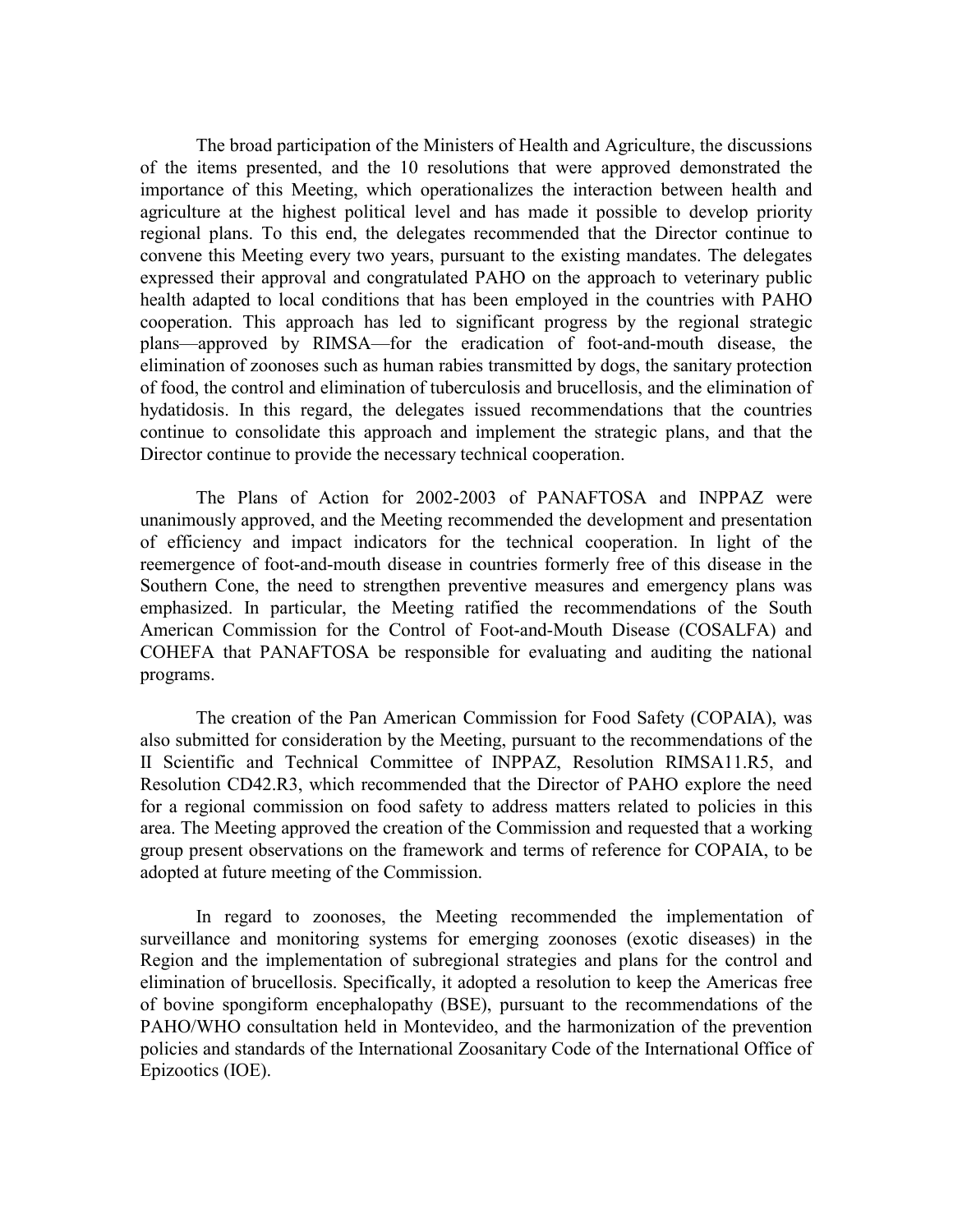CD43/8 (Eng.) Page 4

Finally, gratitude was expressed to the Organization for providing the backing, transparency, and facilities to meet technical cooperation needs for the eradication of diseases that affect human and animal health and the production and marketing of food.

#### **Action by the Directing Council**

The members of the Directing Council are requested to analyze the attached report and make the comments they deem pertinent. The 128th Session of the Executive Committee analyzed the final report of the XII Inter-American Meeting, at the Ministerial Level, on Health and Agriculture (Document CE128/11) and adopted Resolution CE128.R2 for consideration by the Directing Council.

Annexes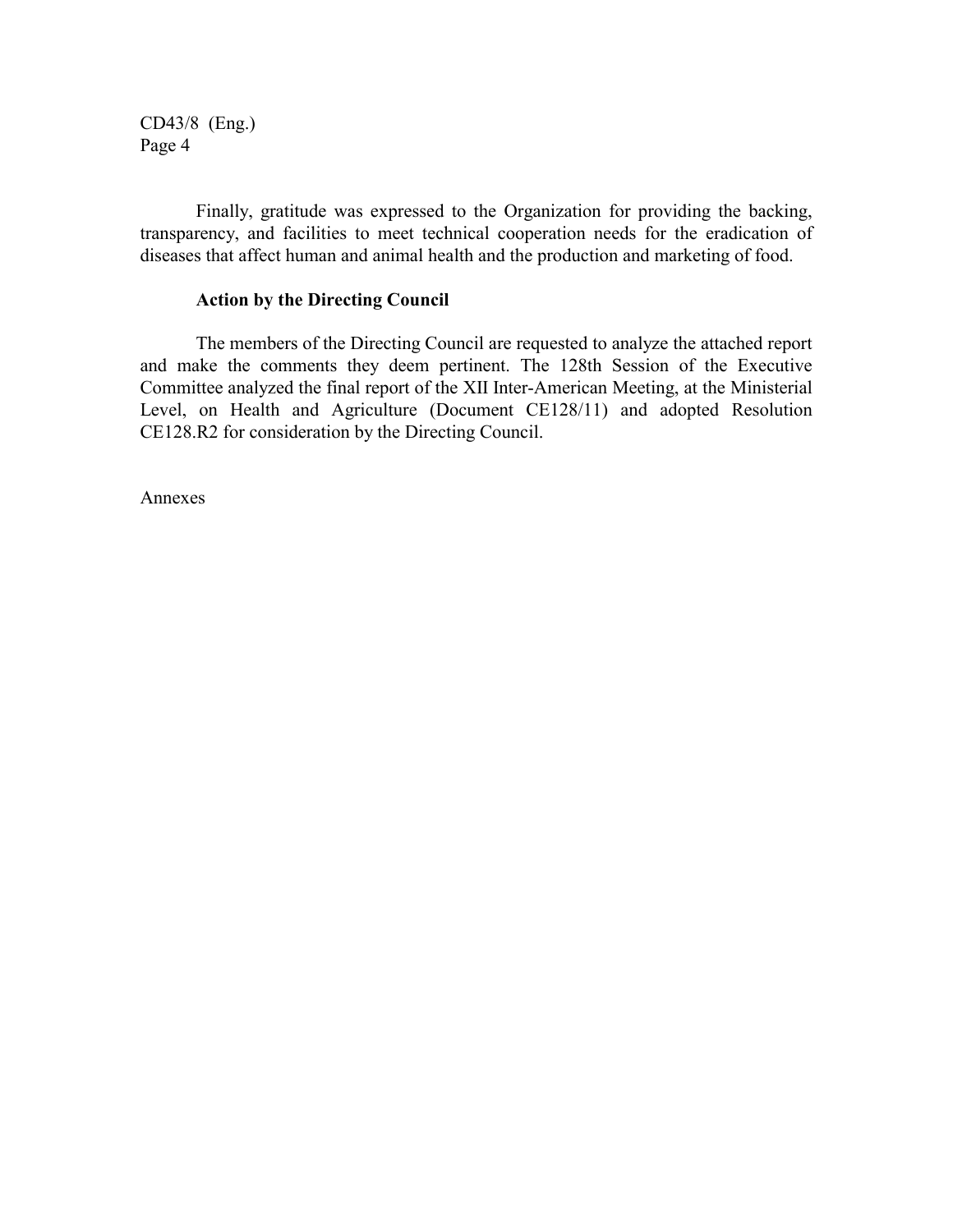

PAN AMERICAN HEALTH ORGANIZATION Annex A WORLD HEALTH ORGANIZATION



# **XII INTER-AMERICAN MEETING, AT THE MINISTERIAL LEVEL, ON HEALTH AND AGRICULTURE**

*São Paulo, Brazil, 2-4 May 2001*

RIMSA12/FR (Eng.) 4 May 2001 ORIGINAL: ENGLISH

# **FINAL REPORT**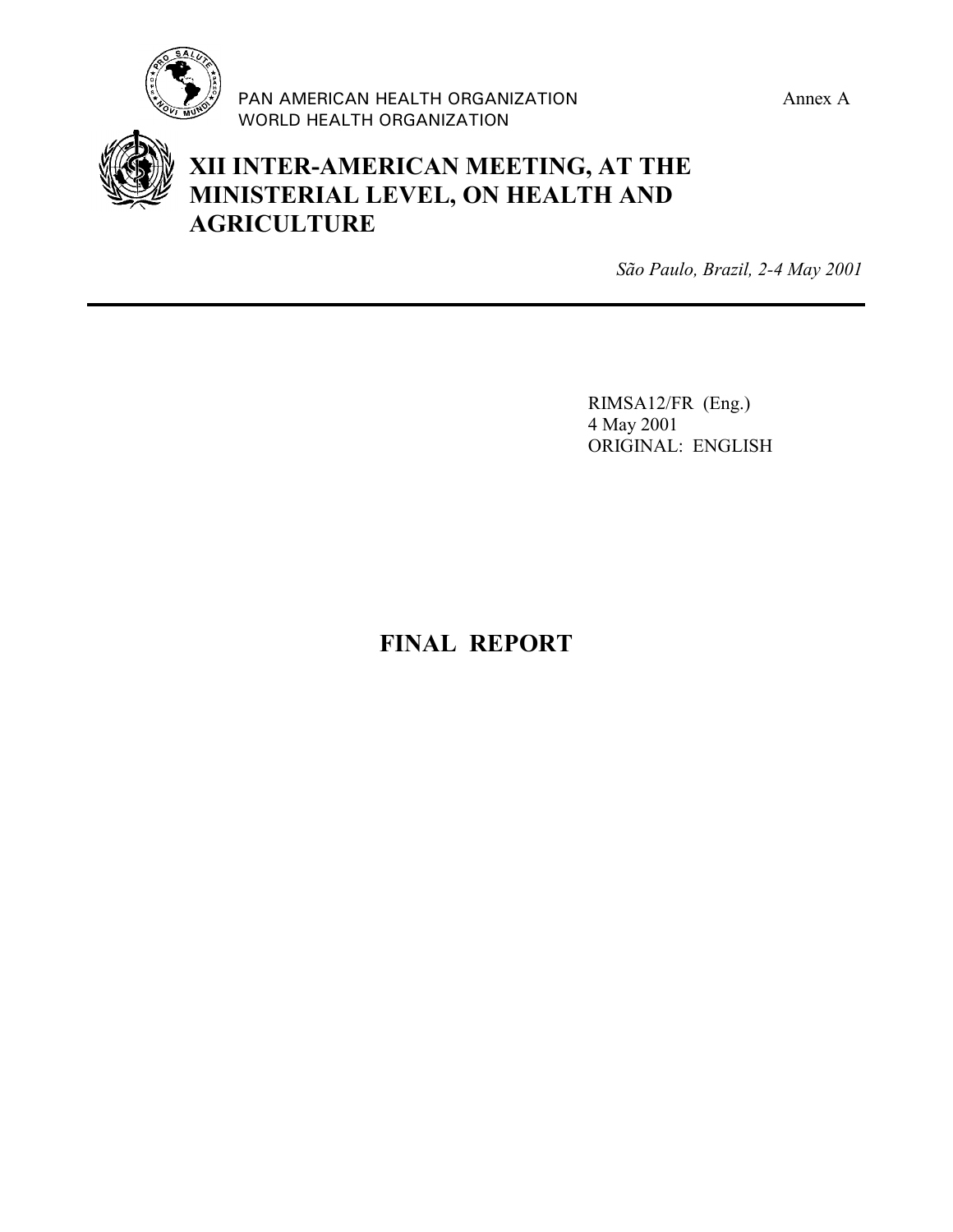# **CONTENTS**

|                    | Page                                                                                                             |   |
|--------------------|------------------------------------------------------------------------------------------------------------------|---|
|                    |                                                                                                                  | 3 |
| Participants       |                                                                                                                  |   |
|                    |                                                                                                                  |   |
|                    |                                                                                                                  |   |
|                    |                                                                                                                  |   |
| <b>Sessions</b>    |                                                                                                                  |   |
|                    |                                                                                                                  |   |
|                    |                                                                                                                  |   |
|                    |                                                                                                                  |   |
|                    |                                                                                                                  |   |
|                    |                                                                                                                  |   |
|                    |                                                                                                                  |   |
| <b>Resolutions</b> |                                                                                                                  |   |
| RIMSA12.R1:        | Intersectoral Coordination between Health and Agriculture                                                        |   |
| RIMSA12.R2:        | Proposed Plan of Action of the Pan American Institute<br>for Food Protection and Zoonoses (INPPAZ), 2002-2003 11 |   |
| RIMSA12.R3:        | Creation of the Pan American Commission for                                                                      |   |
|                    |                                                                                                                  |   |
| RIMSA12.R4:        | Proposed Plan of Action of the Pan American Foot-and-                                                            |   |
|                    | Mouth Disease Center (PANAFTOSA), 2002-2003  14                                                                  |   |
| RIMSA12.R5:        | VIII Meeting of the Hemispheric Committee for the                                                                |   |
|                    | Eradication of Foot-And-Mouth Disease (COHEFA VIII) 15                                                           |   |
| RIMSA12.R6:        | VIII Meeting of Directors of National Rabies Control                                                             |   |
|                    |                                                                                                                  |   |
| RIMSA12.R7:        |                                                                                                                  |   |
| <b>RIMSA12.R8:</b> | Keeping the Americas Free of Bovine Spongiform                                                                   |   |
|                    |                                                                                                                  |   |
| RIMSA12.R9:        | Expression of Appreciation to the Government of the                                                              |   |
|                    | Federative Republic of Brazil and to the Government                                                              |   |
|                    |                                                                                                                  |   |
|                    | RIMSA12.R10: Expression of Appreciation to the Pan American Health                                               |   |
|                    |                                                                                                                  |   |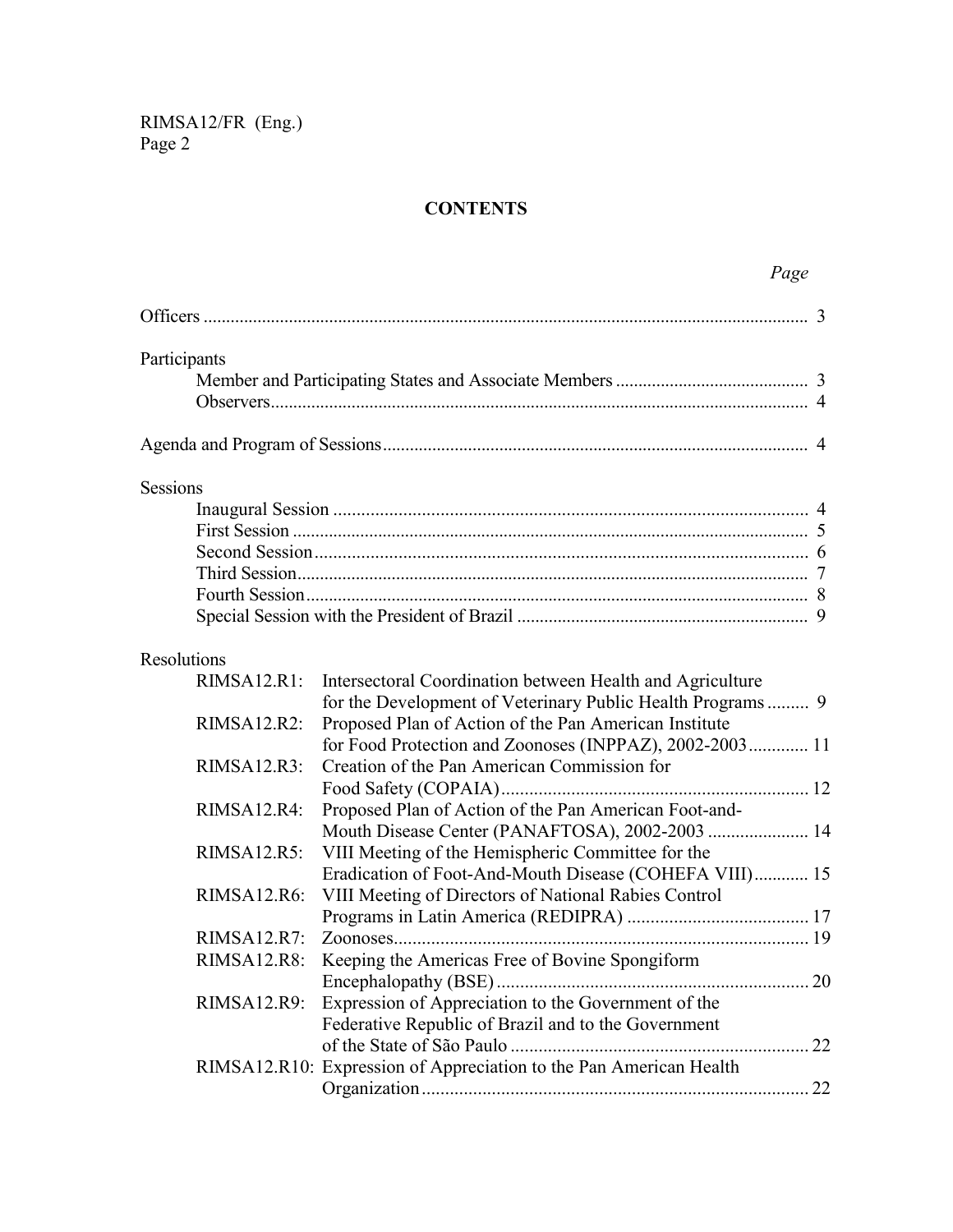#### **FINAL REPORT**

The Twelfth Inter-American Meeting, at the Ministerial Level, on Health and Agriculture (RIMSA 12) was held in the Americas Room at the Renaissance São Paulo Hotel in São Paulo, Brazil, from 2 to 4 May 2001, as convened by the Director of the Pan American Health Organization (PAHO) in compliance with Resolution CD17.R19, adopted by the 17th Directing Council of PAHO, and Resolution RIMSA11.R3, adopted by the Eleventh Inter-American Meeting, at the Ministerial Level on Animal Health (RIMSA 11), that changed the name of this meeting to Inter-American Meeting, at the Ministerial Level, on Health and Agriculture, maintaining the acronym "RIMSA*."*

#### **Officers**

The officers for the Meeting, elected unanimously during the preliminary session, were as follows:

| President:              | <b>Brazil</b> | Mr. Marcus Vinicius Pratini de Moraes, Minister of<br>Agriculture |
|-------------------------|---------------|-------------------------------------------------------------------|
| <i>Vice Presidents:</i> | Mexico        | Dr. Javier Usabiaga Arroyo, Secretary of Agriculture              |
|                         | Chile         | Dr. Michelle Bachelet, Minister of Health                         |
| <i>Rapporteur:</i>      |               | Dominica Hon. John Toussaint, Minister of Health                  |

Dr. George A. O. Alleyne, Director of PAHO, served as Secretary ex officio of RIMSA 12*,* and Dr. Primo Arámbulo III, Coordinator of the Program on Veterinary Public Health of PAHO, as Technical Secretary.

#### **Participants**

#### *Member and Participating States and Associate Members*

The following Member and Participating States and Associate Members were represented at the Meeting: Antigua and Barbuda, Argentina, Bahamas, Barbados, Belize, Bolivia, Brazil, Canada, Chile, Colombia, Costa Rica, Cuba, Dominica, Dominican Republic, Ecuador, France, Grenada, Guatemala, Guyana, Haiti, Honduras, Jamaica, Mexico, Nicaragua, Panama, Paraguay, Peru, Puerto Rico, Saint Kitts and Nevis, Saint Lucia, Saint Vincent and the Grenadines, Suriname, Trinidad and Tobago, United States of America, Uruguay, and Venezuela.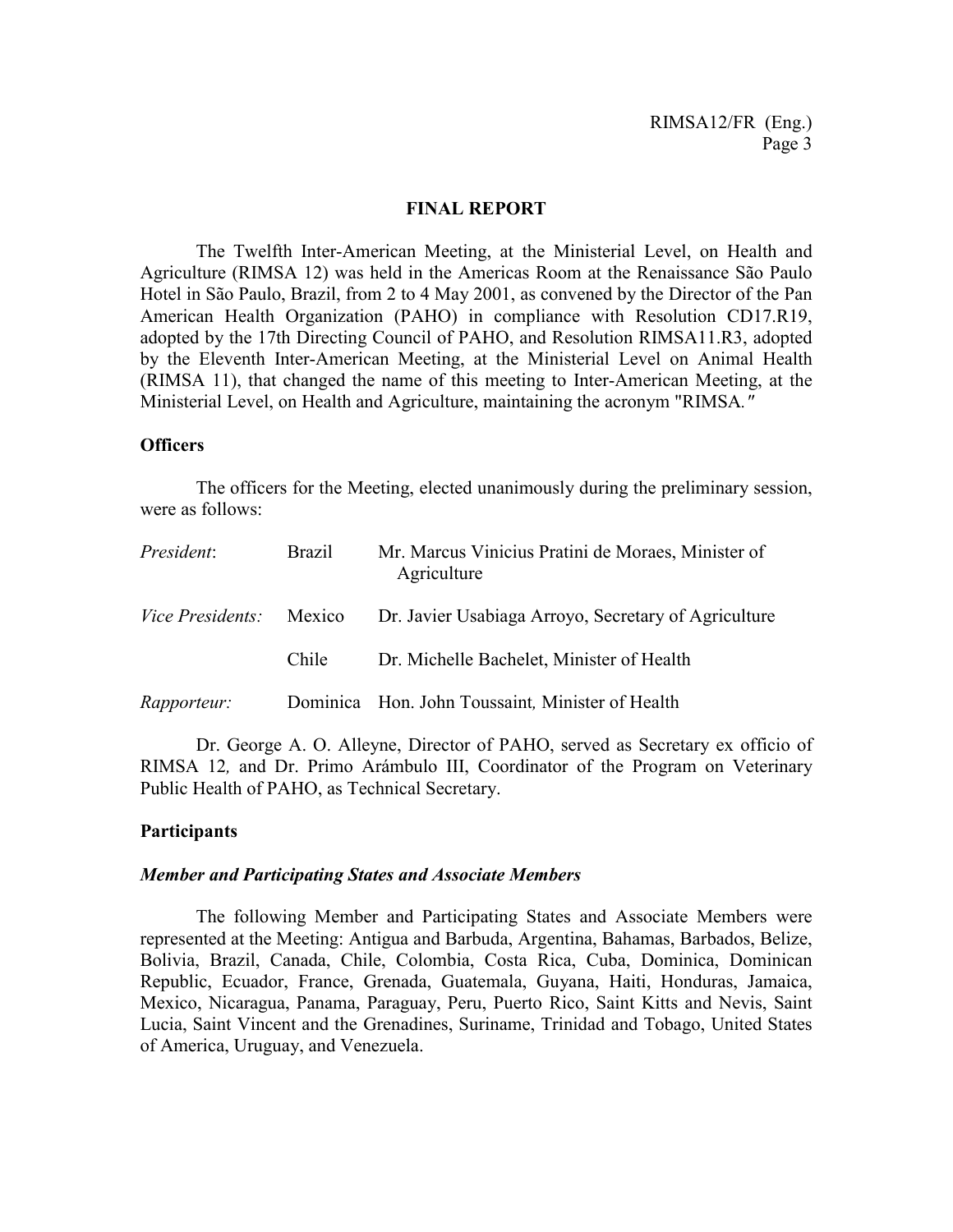#### *Observers*

Present as observers were representatives of the Governments of Aruba and the British Virgin Islands, and the following agencies and organizations: Caribbean Community, U.S. Agency for International Development (USAID), Inter-American Development Bank (IDB), International Office of Epizootics (OIE), Institute for Cooperation on Agriculture (IICA), Food and Agriculture Organization of the United Nations (FAO), Organismo Internacional de Sanidad Agropecuaria (OIRSA), World Veterinary Association, Consumers International, AICAR (Venezuela), Asociación Boliviana de Criadores de Cebú, Asociación de Empacadores de Carne (Honduras), Asociación de Productores de Ganado de Leche (Panamá), Asociación Nacional de Ganaderos (Panama), Asociación Rural (Paraguay), Central Azucarero La Victoria (Panama), Comisión Nacional de Erradicación de la Fiebre Aftosa (Ecuador), Comunidad Andina, Confederación Nacional Ganadera (Mexico), Consumer Protection Association (Trinidad and Tobago), Corporación de Fomento Ganadero (Costa Rica), Cornell University, CESAVEG (Mexico), CONGABOL (Bolivia), COPAL (Argentina), Federación de Ganaderos (Santa Cruz), Federación de Ganaderos (Colombia), Federación de Ganaderos (Guatemala), Federación de Ganaderos (Venezuela), George Washington University, Seafood Processors and Trawler Owners Association (Guyana), Productora Nacional de Biológicos Veterinarios (Mexico), International Association of Food Protection, Swedish University of Agricultural Sciences, Tribunas Ecuatorianas de Consumidores, Tuskegee University, and US Pharmacopeia.

#### **Agenda and Program of Sessions**

The Agenda and Program of Sessions (Documents RIMSA12/1, Rev. 1, and RIMSA12/WP/1) were approved without modification.

#### **Sessions**

An inaugural session, four plenary sessions, and a special session with the President of Brazil were held.

#### *Inaugural Session*

The President of the Meeting, Mr. Marcus Vinicius Pratini de Moraes, declared RIMSA 12 officially open and yielded the floor to Dr. João Carlos de Souza Meirelles (Secretary of Agriculture and Food Supply, state of São Paulo, Brazil), who welcomed the participants on behalf of the host state. Dr. George A. O. Alleyne, Director of PAHO, then welcomed the participants on behalf of PAHO, Regional Office for the Americas of the World Health Organization (WHO). Outlining the objectives and expected results of the Meeting, he pointed out that not only would it deal with important issues relating to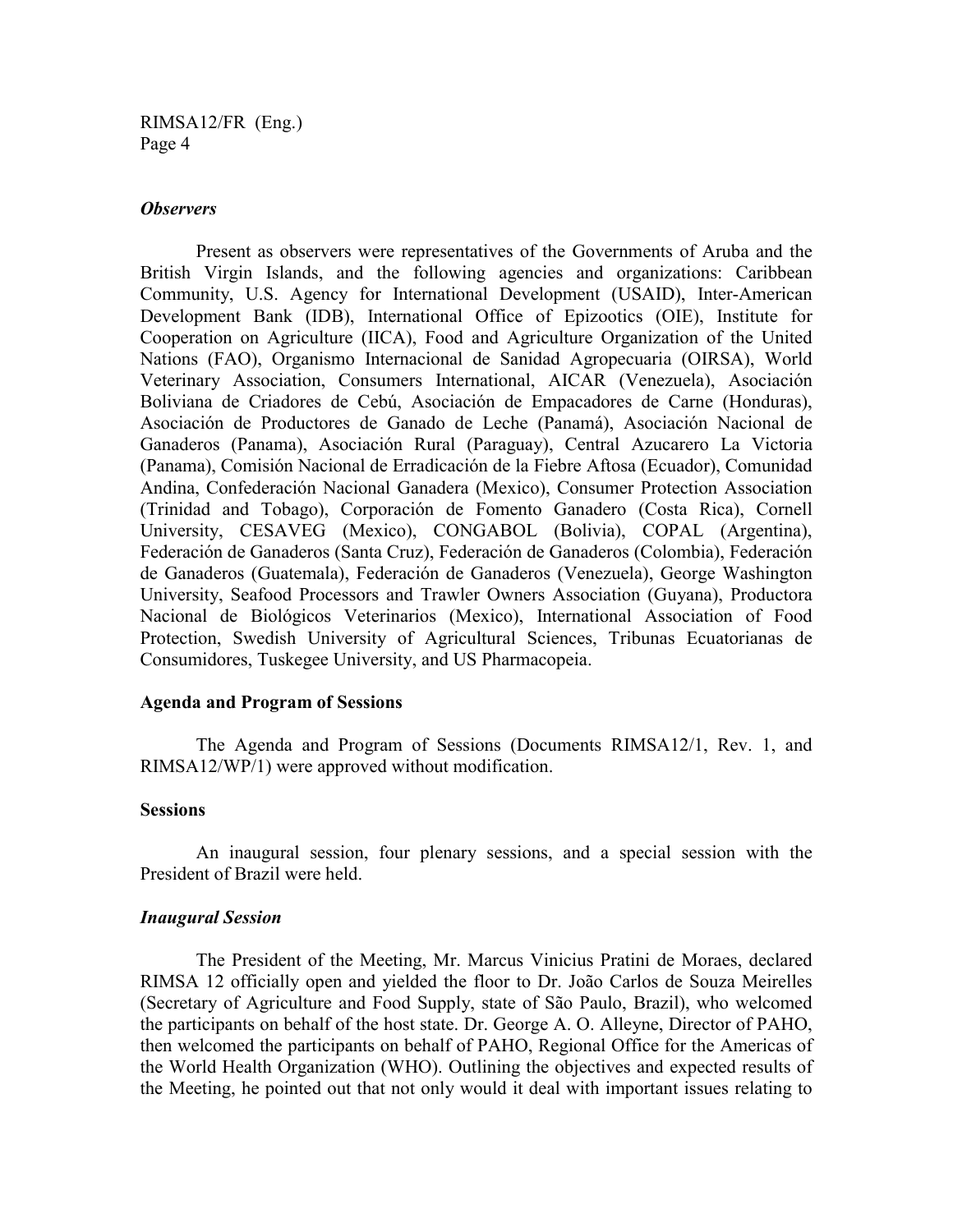agriculture and animal health, but also with the health and well-being of the population. He stressed that this Meeting was historic for having both Ministers of Agriculture and Health of the Member States participating.

Mr. Marcus Vinicius Pratini de Moraes (Minister of Agriculture, Brazil) then addressed the assembly on behalf of the Government of Brazil, highlighting the need for the countries of the Region to make a political commitment to support the foot-andmouth disease, zoonoses, and food safety programs. Ambassador Celso Lafer (Minister of Foreign Affairs, Brazil) reiterated that his government was pleased to be hosting a meeting of such importance.

Dr. José Serra (Minister of Health, Brazil) noted that the intensification of production and marketing of agricultural products carried significant health risks, which must be addressed by the health and agricultural sectors in a coordinated manner within the framework of the international agreements of the World Trade Organization (WTO). He emphasized, however, that there was a clear positive relationship between increased international trade in food products and the socioeconomic development of countries.

#### *First Session*

During the first session, Dr. Primo Arámbulo III (Coordinator, Program on Veterinary Public Health, PAHO) presented the report of the Program on Veterinary Public Health on Compliance with the Strategic and Programmatic Orientations of the Pan American Health Organization, 1999-2000 (Document RIMSA12/3), emphasizing the great strides made by the countries in the control and eradication of foot-and-mouth disease (FMD) and other zoonoses and in the monitoring of food safety, thanks to the development of a veterinary public health approach in the Region based on the local needs of each country. In the discussion of Dr. Arámbulo's presentation, a number of delegations commended PAHO on the quality of its technical cooperation in the area of veterinary public health. It was suggested that future evaluations of that cooperation should include measurable progress indicators adapted to the specific conditions in different regions and countries. Resolution RIMSA12.R1 was adopted on this item.

Also during the first session, Dr. Claudio Almeida (Director, Pan American Institute for Food Protection and Zoonoses (INPPAZ)) outlined the proposed plan of action for INPPAZ during 2002-2003 (Document RIMSA12/4). He described the lines of action and strategies to be applied under the Strategic Plan on Food Safety, which the countries were implementing with PAHO technical cooperation. In the ensuing discussion, delegates expressed support for the proposed plan of action and praised INPPAZ for its cooperation with the countries with regard to food safety. It was suggested that the Institute should step up its activities in the Caribbean countries. The importance of collaboration between countries was also underscored. The delegates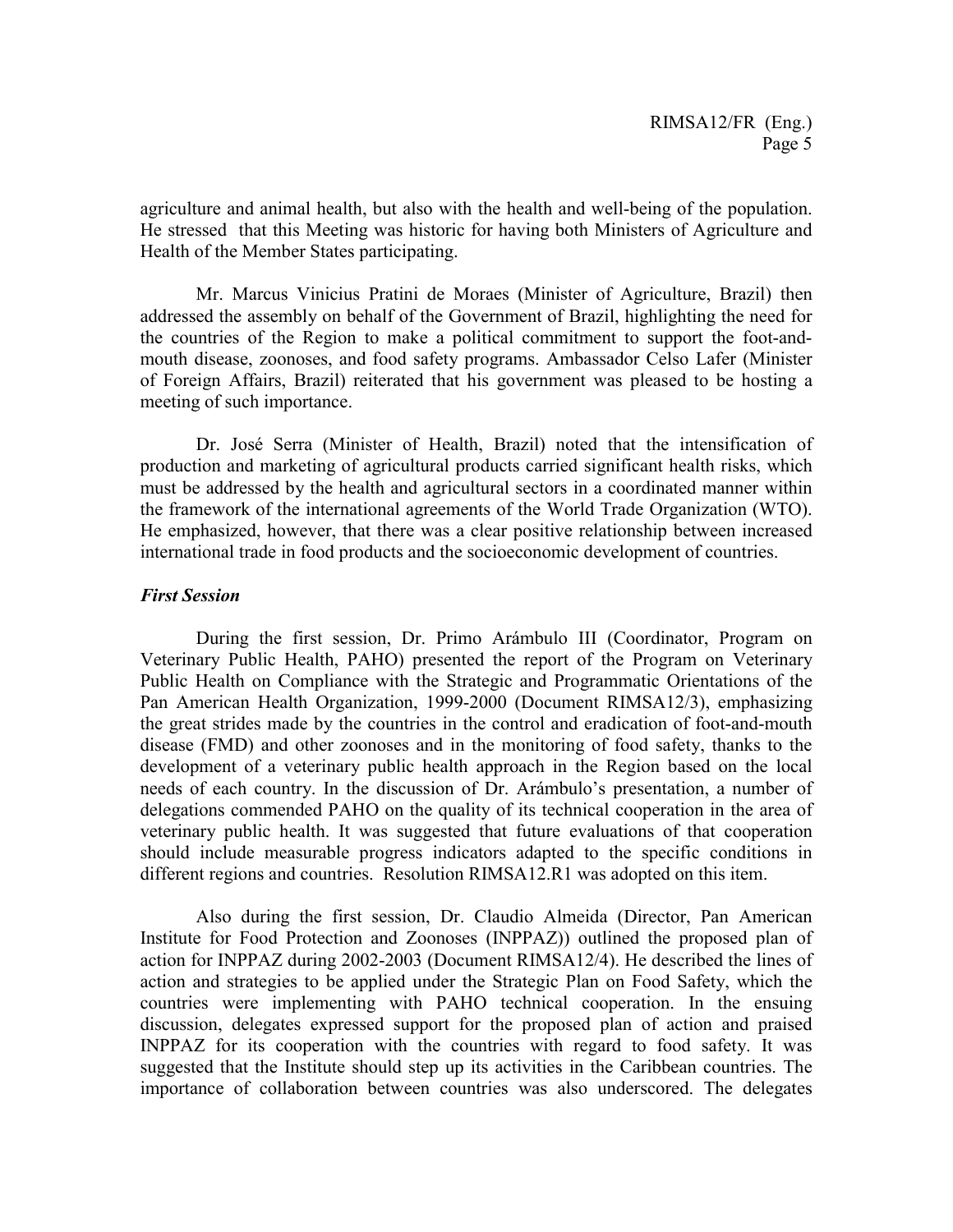adopted Resolution RIMSA12.R2, recommending that the technical cooperation program for INPPAZ for the period 2002-2003, as proposed in the plan of action, be approved.

#### *Second Session*

The first part of the second session was devoted to a panel on community participation in food protection. Presentations were made on the following topics: Community Participation in the Development of Healthy Markets, by Dr. Eduardo Pretell Zárate (Minister of Health, Peru); Community Participation in Food Protection in the Tourism Industry, by the Hon. Israel A. Posner (Minister of Public Health and Social and Cultural Affairs, Aruba); Community Participation in the Production of Safe Fruits and Vegetables, by Mr. Rolando Escoto Marroquín (Minister of Agriculture, Livestock, and Food, Guatemala); and the Role of Communities in Food Protection, by Dr. José Vargas Niello, Director of Consumers International (Documents RIMSA12/7-10).

During the discussion, the relationship between food safety and tourism was highlighted, and the importance of community participation in food protection activities was stressed. It was also emphasized that the same safety and quality standards applied to export products should apply to foods sold on domestic markets. In addition, the issues of genetic modification of foods and the use of hormones, antibiotics, and pesticides in agricultural production were discussed. In relation to the former, it was suggested that a uniform protocol should be developed to assess the risks associated with transgenic foods.

Next, a proposal for the creation of the Pan American Commission for Food Safety (COPAIA) was presented by Dr. João Carlos de Souza Meirelles (Secretary of Agriculture and Food Supply of the state of São Paulo, Brazil). There was consensus that the commission should be established. However, it was suggested that the terms of reference should be reexamined with an eye to avoiding duplication of functions between this new body and other existing agencies and organizations. At the request of the Delegation of the United States of America, a special session was held to discuss various issues relating to the Commission's scope, format, and terms of reference and it was decided that a working group should be formed to revise the terms of reference, incorporating the suggestions and proposals made by the various delegations. They will then be submitted for consideration by the members of COPAIA. The outcome of the discussions on this item are reflected in Resolution RIMSA12.R3.

At the end of the second session the Secretaries of Agriculture and Health of the State of São Paulo signed an agreement with the Director of the Pan American Health Organization whereby they committed to provide financial support for the functioning of the Commission.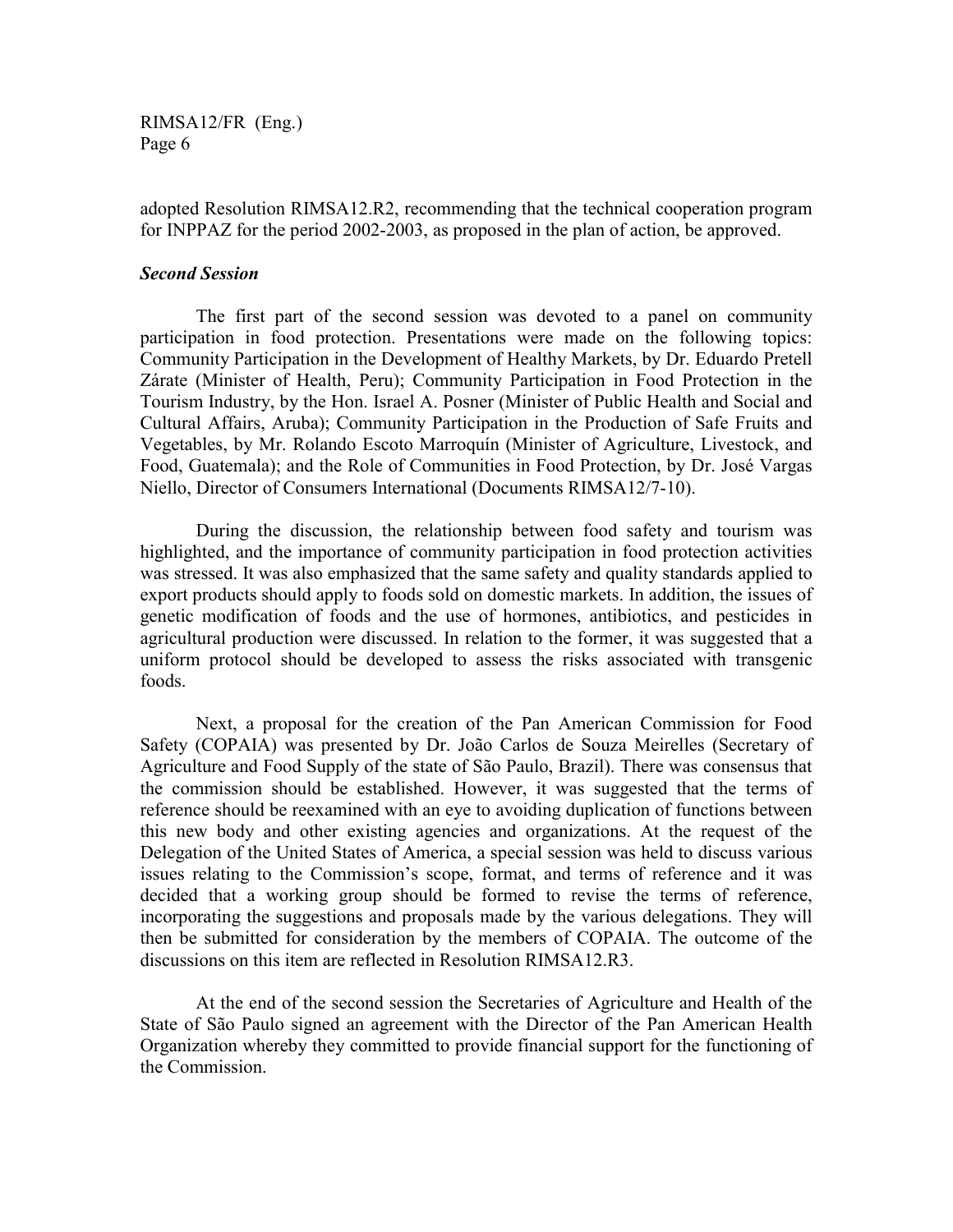#### *Third Session*

The third session began with the presentation of the proposed plan of action for the Pan American Foot-and-Mouth Disease Center (PANAFTOSA), 2002-2003, by Dr. Eduardo Correa (Director, PANAFTOSA), who summarized the progress made in the implementation of the Hemispheric Program for the Eradication of Foot-and-Mouth Disease and discussed the emergency in several countries of the Region and the lines of action and objectives for the next biennium. In the discussion of this item, support was expressed for the new auditing function assigned to PANAFTOSA by the South American Commission for the Control of Foot-and-Mouth Disease (COSALFA), and it was proposed that the Center should coordinate a study of the current situation of the disease in the Southern Cone. It was also requested that PANAFTOSA extend its cooperation in the area of rabies to include bat-transmitted rabies. As in the case of the plan of action for INPPAZ, it was suggested that indicators should be developed to evaluate the achievement of the expected results.

The Inter-American Meeting adopted Resolution RIMSA12.R4, recommending to the Governing Bodies of PAHO that the plan of action for technical cooperation of the Pan American Foot-and-Mouth Disease Center in 2002-2003 be adopted.

Next, the report of the VIII Meeting of the Hemispheric Committee for the Eradication of Foot-and-Mouth Disease (Document RIMSA12/12) and the resolution adopted by the Committee were presented by Mr. Pedro Adán Gordón (Panama, Vice President of the Committee's VIII Meeting). That resolution was endorsed and adopted, with one slight change, by the Inter-American Meeting (Resolution RIMSA12.R5). Dr. Alleyne congratulated the representatives of the producers for their active participation in the eradication of food-and-mouth disease, and exhorted them to continue playing a more active role in the financing of activities*.* In addition, the Delegations of Guyana and Jamaica reported that their countries had developed contingency plans for dealing with health emergencies caused by outbreaks of FMD and other animal diseases and offered to share their experience with other countries.

The delegates then heard a presentation by Mr. Agustín Espinosa (Ambassador of Uruguay in Brazil) on the situation of foot-and-mouth disease in his country. Ambassador Espinosa spoke in place of Dr. Gonzalo González (Minister of Agriculture, Uruguay), who was to have given the presentation on Implications of Reforms in the Livestock Sector for the Eradication of Foot-and-Mouth Disease and for Other Aspects of Animal Health (Document RIMSA12/13), but was unable to attend owing to the sanitary emergency in his country. Mr. Espinosa updated the delegates on the current status of the disease situation in Uruguay and the measures put in place to control it, emphasizing the timeliness and transparency with which the Uruguayan government had reported the first focus of infection detected. He thanked the Governments of Argentina and Brazil for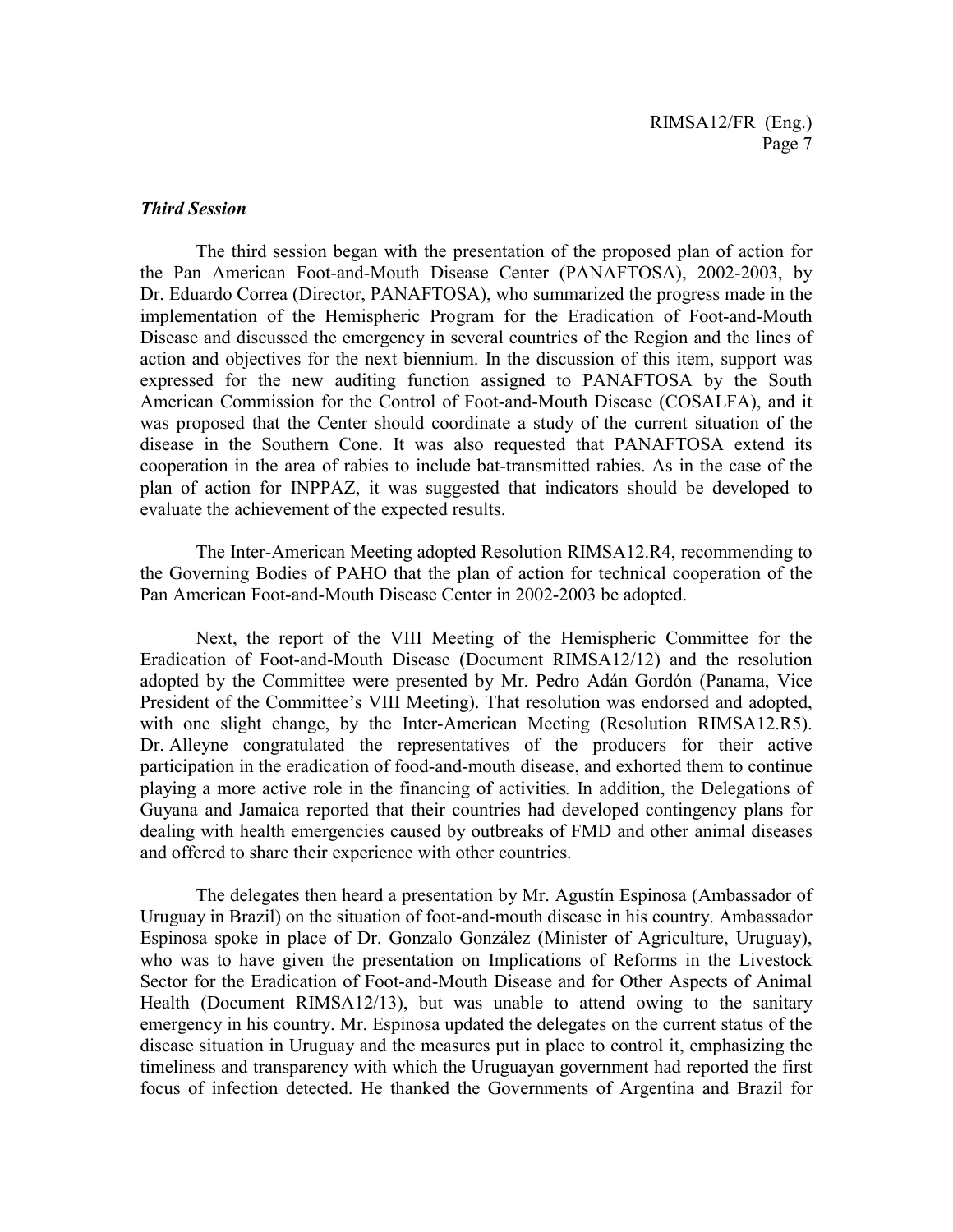their collaboration in providing FMD vaccine, and he stressed the importance of PANAFTOSA's regional coordination role.

The Report of the VIII Meeting of Directors of National Rabies Control Programs in Latin America Document RIMSA12/14) was presented by Dr. Ana María Navarro (Director, National Zoonosis Program, Peru). In the discussion following the presentation, several delegates emphasized the growing importance of rabies transmitted by vampire bats and requested that PAHO strengthen its technical cooperation in that regard. Given the implications of bat-transmitted rabies for livestock production, it was suggested that the agricultural sector should participate in future meetings of the directors of rabies control programs. The Inter-American Meeting adopted Resolution RIMSA12.R6 on this item.

The last topic considered during the third session was Productive Municipalities and Food Security at the Local Level (Document RIMSA12/19). The presentation on this item was made by Dr. Emerio Serrano Ramírez (Ministry of Agriculture, Cuba), who described the Productive Municipalities Movement, launched in livestock production areas of his country with the collaboration of PAHO. The movement was considered a good model for promoting both food security and food safety. The value of its education and community components was also highlighted.

#### *Fourth Session*

The fourth session of RIMSA 12 was devoted to a panel on zoonoses of importance for the economy and public health, which included the following presentations: Brucellosis and Bovine Tuberculosis: Control or Elimination? by Dr. Javier Usabiaga Arroyo (Secretary of Agriculture, Livestock, Rural Development, Fisheries, and Food, Mexico); Outlook for the Elimination of Hydatidosis in the Southern Cone, by Dr. Eduardo Touyá (Ministry of Public Health, Uruguay); Current Situation of Bovine Spongiform Encephalopathy (BSE), by Dr. Bernard Vallat (Director General, International Office of Epizootics); and Impact of Emerging Zoonoses on Human and Animal Health, by Dr. Julio R. Alfred Cassab (Director General of Health of Bolivia) (Documents RIMSA12/15-18).

During the discussion, delegates stressed the importance of maintaining continuity in the effort to eliminate brucellosis and bovine tuberculosis, especially in the final phase when the economic returns would diminish. Epidemiological surveillance, intersectoral action, and certification were also considered crucial. Dr. Vallat described the epidemiological categories of countries and outlined the criteria by which the International Office of Epizootics (OIE) determines the epidemiological classification of a country. With regard to bovine spongiform encephalopathy, he pointed out that the issue is complex and that there continue to be a number of scientific doubts regarding the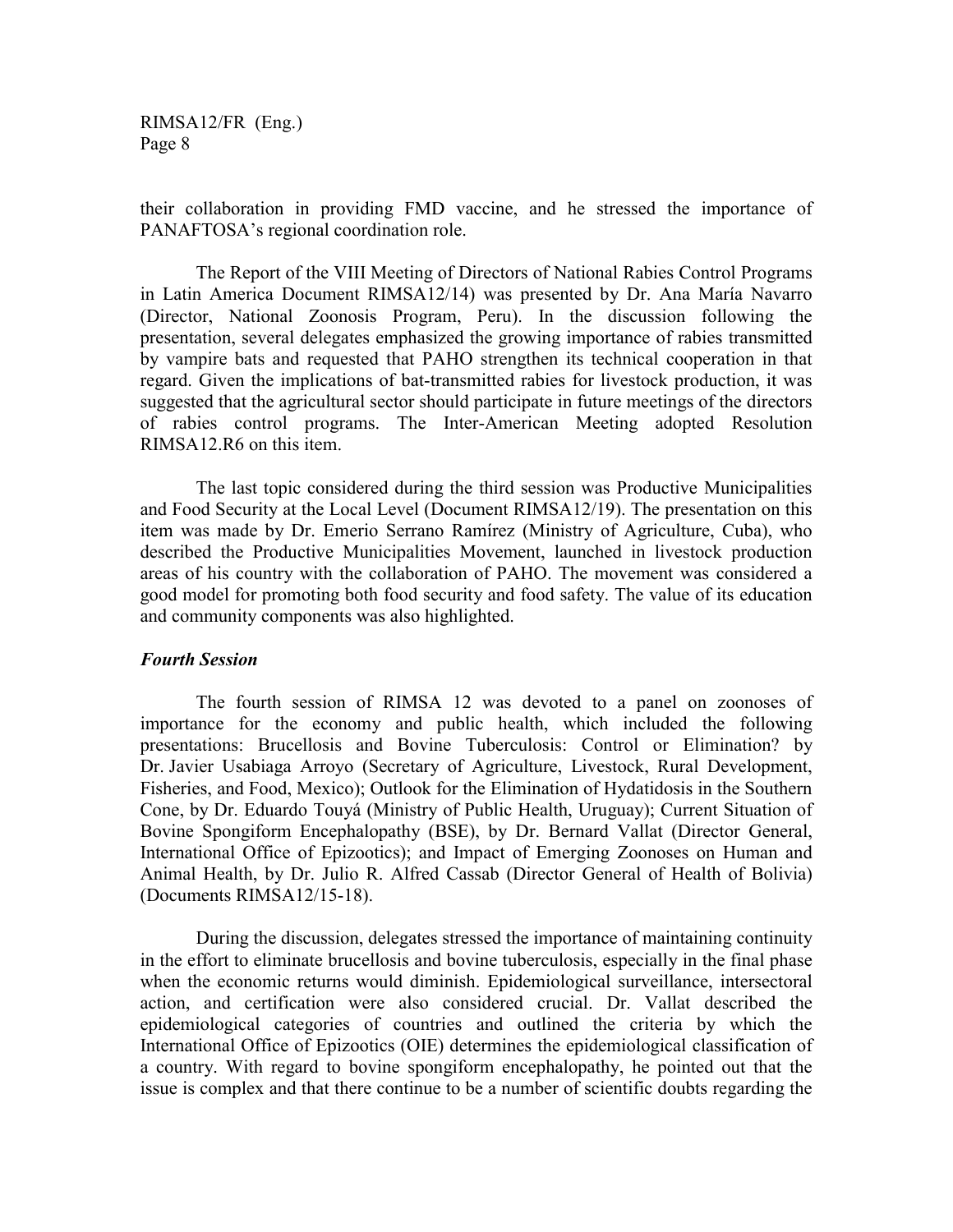disease. The Delegate of Colombia summarized the report of a meeting of experts on BSE convened by the Director of PAHO and held in Montevideo Uruguay, 9-11 April 2001. Various delegations expressed their support for the recommendations emanating from that meeting, the aim of which was to ensure that the Americas remain free from BSE.

The Inter-American Meeting adopted two resolutions in relation to this item: RIMSA12.R7 and RIMSA12.R8.

During the fourth session, an agreement was signed by the Ministers of Agriculture of Brazil, Paraguay, and Uruguay, the Vice Minister of Agriculture of Chile, the Secretary of Agriculture of Argentina, and a representative of the Minister of Agriculture of Bolivia to develop a joint action plan, coordinated by PANAFTOSA, to eradicate foot-and-mouth disease from the Southern Cone. The terms of reference of the agreement include transparency of information, joint strategies, strengthening of PANAFTOSA, scientific-technical exchange, promotion of markets, and information on public health aspects of foot-and-mouth disease.

#### *Special Session with the President of Brazil*

This session was headed by Dr. Fernando Henrique Cardoso, President of the Federative Republic of Brazil. The Minister of Agriculture of Brazil and the Ambassador of Brazil to the Organization of American States also participated. Following addresses by Dr. Alleyne and Dr. Geraldo Alckmin (Governor, state of São Paulo), President Cardoso addressed RIMSA 12. He highlighted the importance of this meeting to strengthening of the programs for the control of foot-and-mouth disease, zoonoses, and food safety. He referred to the creation of COPAIA and declared RIMSA 12 officially closed.

#### **Resolutions**

During RIMSA 12 the delegates adopted the following 10 resolutions:

### *RIMSA12.R1: Intersectoral Coordination between Health and Agriculture for the Development of Veterinary Public Health Programs*

#### *THE 12th INTER-AMERICAN MEETING,*

Taking into account the progress made by the countries of the Region in the eradication of foot-and-mouth disease, control of zoonoses, and food safety with technical cooperation from the Pan American Health Organization;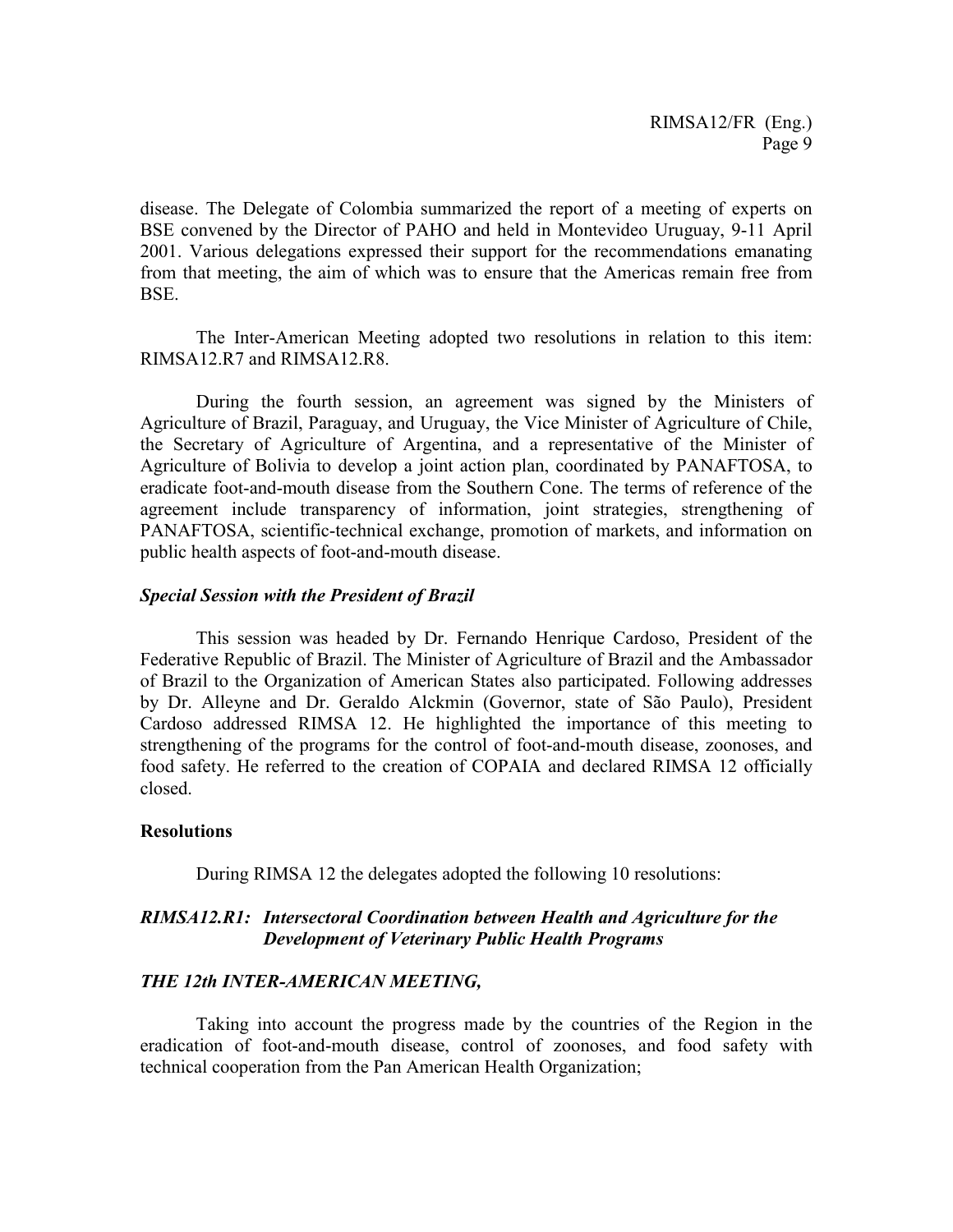Considering that RIMSA has been established as the intersectoral forum at the highest political level for instituting, orienting, monitoring, and incorporating sanitary measures into the regional plans for the eradication of foot-and-mouth disease and other zoonoses and the monitoring of food safety;

Mindful of the need to orient the veterinary public health and animal health infrastructure in the countries toward a modern approach that covers the chain of food production from the farm to the table, the consolidation of which requires coordination between the public and private sectors;

Cognizant of the broad response to the call issued by the Director of PAHO to the ministers of health and agriculture of the Member States to participate together for the first time at RIMSA, which demonstrates the spirit of Pan-Americanism that exists in the Region;

Considering the recommendations of the various world forums concerning the food trade that acknowledge the need to strengthen intersectoral and inter-country coordination, and their request that the international organizations expand technical cooperation in veterinary public health to developing countries; and

Aware that the production of safe food for domestic consumption and export contributes to the well-being of the population and to the equitable social and economic development of the countries,

#### *RESOLVES:*

- 1. To urge the Governments to:
- (a) set up mechanisms for intersectoral coordination between health and agriculture, with producer and consumer participation, aimed at strengthening the organization and execution of veterinary public health programs;
- (b) strengthen the infrastructure of the veterinary public health and animal health programs to facilitate achievement of the agreed-upon objectives;
- (c) utilize intersectoral coordination methods to establish policies and incorporate standards for the sanitary inspection, quality control, and safety of food at the national, subregional, and regional levels.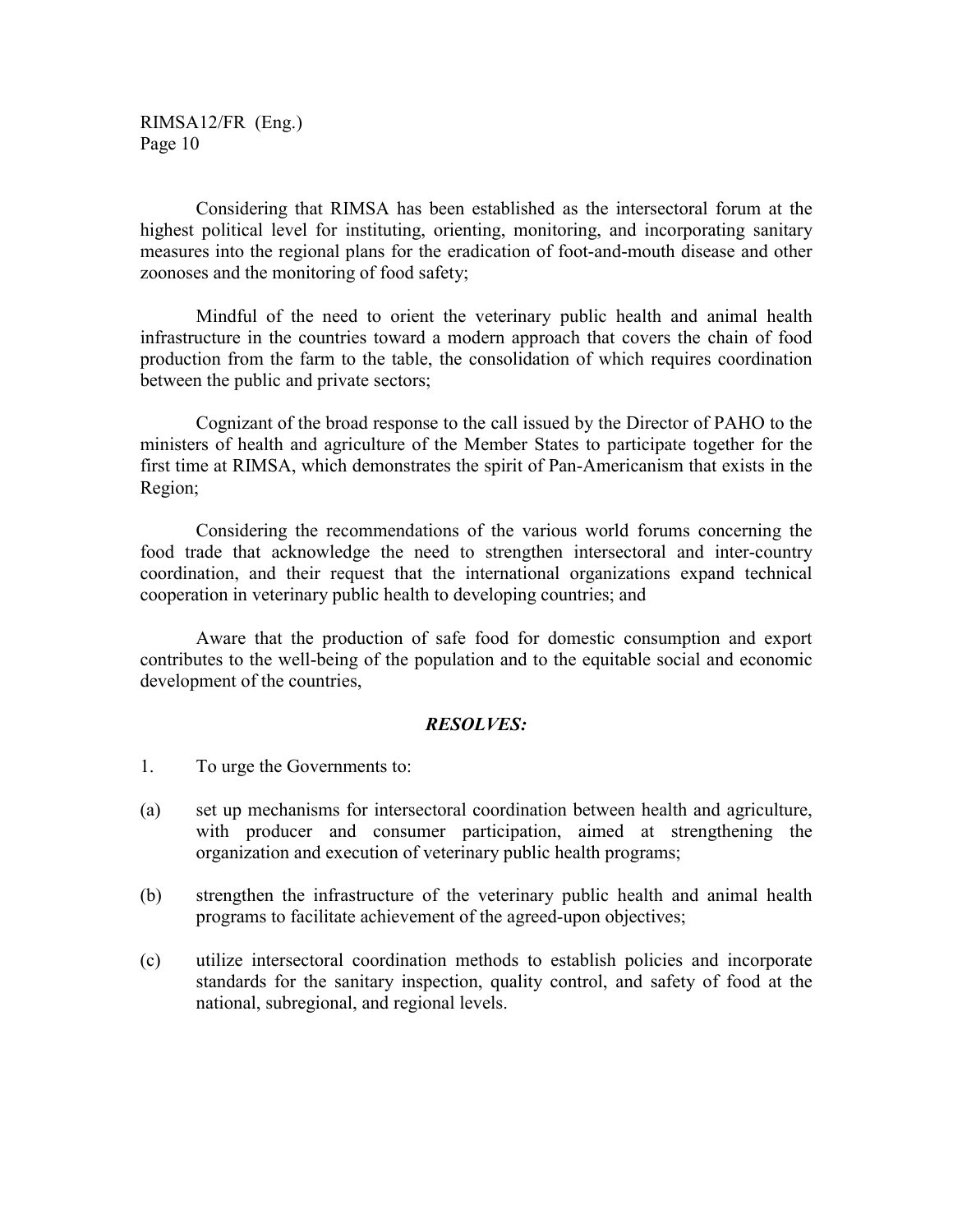- 2. To request the Director of PAHO to:
- (a) strengthen intersectoral coordination by convening RIMSA every two years, pursuant to the recommendation issued in compliance with Resolution CD17.R19 of the Directing Council of the Pan American Health Organization (1967), and Resolution RIMSA11.R3 (1999);
- (b) continue to provide technical cooperation to the countries through the Program on Veterinary Public Health and its specialized centers, PANAFTOSA and INPPAZ;
- (c) consolidate the control and eradication objectives and goals of the regional footand-mouth disease, zoonoses, and food safety plans, in compliance with the strategic and programmatic orientations of PAHO.

*(Third session, 3 May 2001)*

# *RIMSA12.R2: Proposed Plan of Action of the Pan American Institute for Food Protection and Zoonoses (INPPAZ), 2002-2003*

### *THE 12th INTER-AMERICAN MEETING,*

Having seen the Report of the Pan American Institute for Food Protection and Zoonoses (INPPAZ) (Document RIMSA12/4);

Taking into account Resolution CD42.R3 of the Directing Council of PAHO adopting the strategic plan on food protection;

Recognizing that the technical cooperation activities and Plan of Action presented by INPPAZ respond to the current problems in food safety and the food trade;

Considering the progress made by the Regional Information System for Epidemiological Surveillance of Foodborne Diseases (SIRVETA) and its consequent usefulness for decision-making with respect to sanitary interventions;

Mindful of the progress made by the Regional Information System on Food Legislation and its great usefulness for the harmonization processes and common markets; and

Aware of the need for PAHO technical cooperation through INPPAZ and its usefulness to the support of food safety activities in the countries of the Region,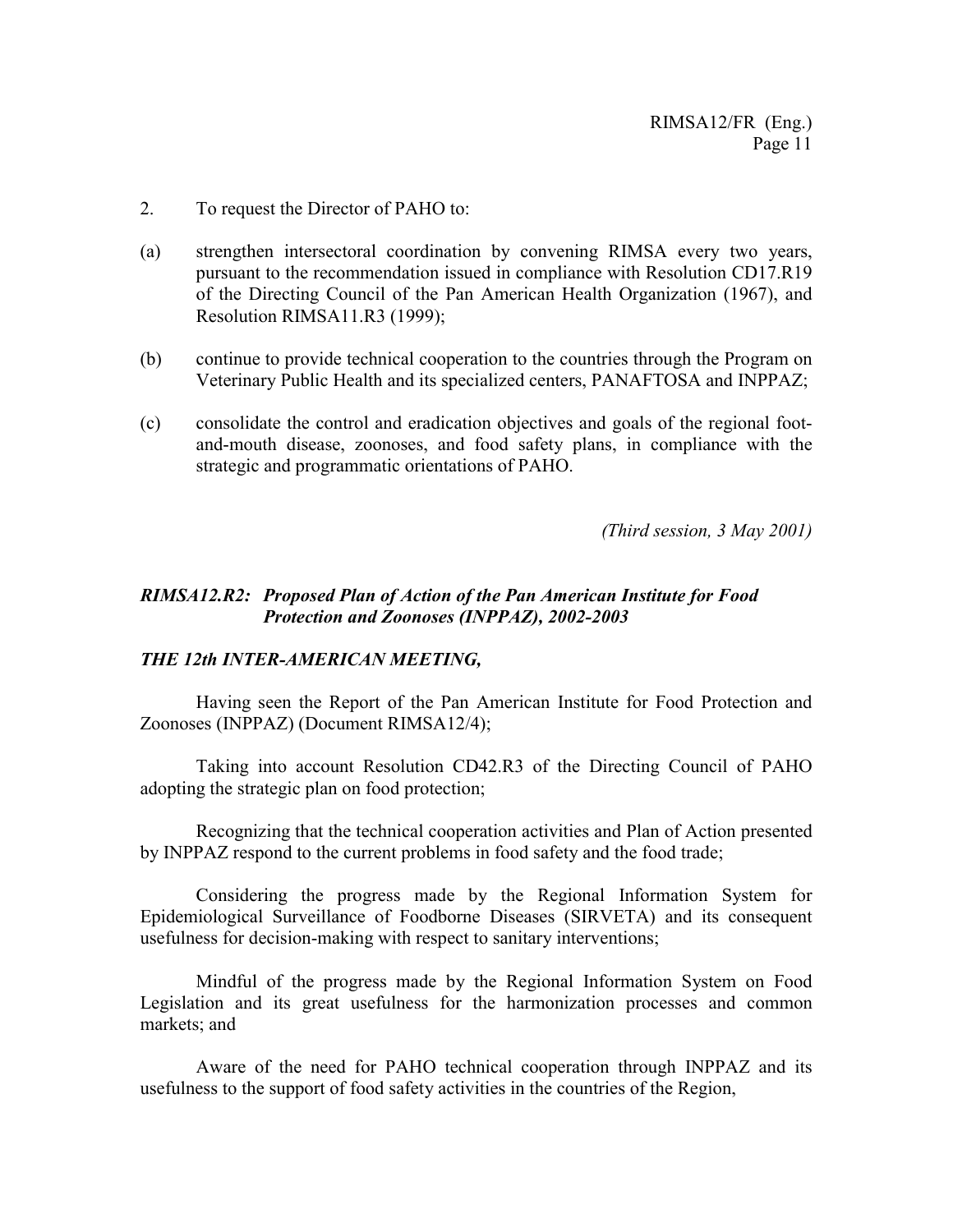#### *RESOLVES:*

1. To thank to the Government of the Argentine Republic for its ongoing support for the development and operation of the Pan American Institute for Food Protection and Zoonoses and to request its continued co-financing of the Institute.

2. To express its satisfaction to the Director of PAHO with the progress made by INPPAZ in providing technical cooperation in food safety to the countries of the Americas.

3. To recommend to the Director of PAHO that the technical cooperation program for INPPAZ for the period 2002-2003 be approved, as proposed in the Plan of Action.

*(Third session, 3 May 2001)*

## *RIMSA12.R3: Creation of the Pan American Commission for Food Safety (COPAIA)*

### *THE 12th INTER-AMERICAN MEETING,*

Having seen Document RIMSA12/11: *Proposal for the Creation of the Pan American Commission for Food Safety (COPAIA);*

Considering that major outbreaks of foodborne disease have occurred throughout the world in the past 10 years, alerting country authorities to the need to take steps to prevent the risk of their transmission to the population and economic losses stemming from food contamination;

Considering that the global food safety situation was recently reviewed at the Fifty-third World Health Assembly, which issued a resolution (WHA53.15) establishing food safety as a priority and made corresponding recommendations to the Member States and the Director-General of WHO;

Taking into account Resolution CD42.R3, whereby the Directing Council of PAHO adopted the strategic plan on food protection for the Region of the Americas and requested the Director to explore the possibility of creating a regional commission for food safety to develop regional policies in this area;

Considering that the creation of the World Trade Organization has spurred the countries to review their policies and adopt the Codex Alimentarius standards as the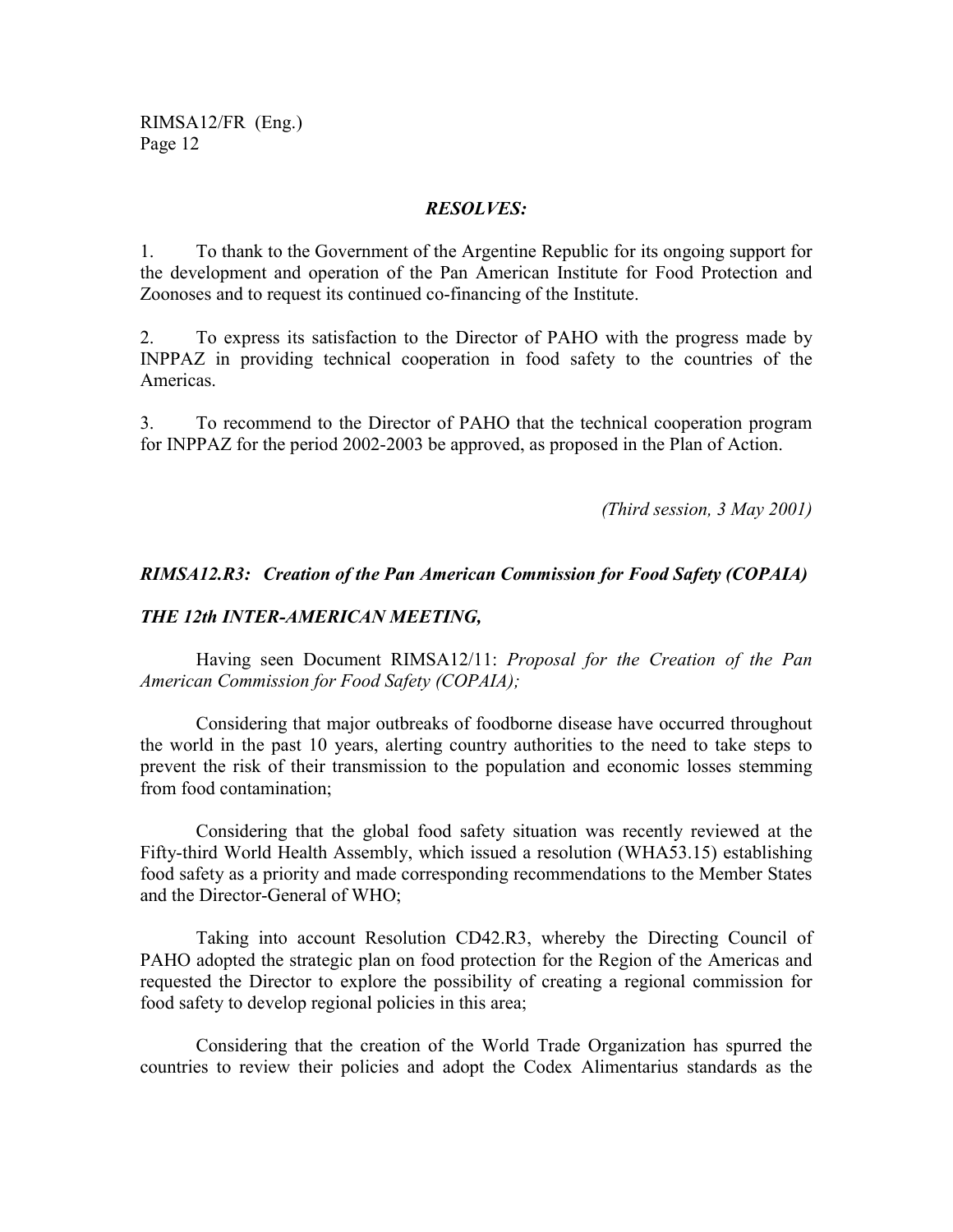scientific and technical foundation for guaranteeing that the food consumed by the population is safe, in addition to facilitating international food trade;

Recognizing that a commission at the appropriate level will permit leaders in the health and agriculture sectors, producers, and consumers, as well as international organizations, to collaborate in the development and coordination of technical cooperation in priority areas to ensure that the people of the Americas have access to safe food; and

Taking into account the endorsement of the proposal to establish the Pan American Commission for Food Safety and the extensive discussions on the proposed terms of reference,

# *RESOLVES:*

1. To congratulate the Governments on their decision to give high priority to food safety in their policy agendas and encourage them to organize programs involving all sectors and institutions connected with food safety.

2. To approve the creation of the Pan American Commission for Food Safety (COPAIA).

- 3. To request the Director of PAHO to:
- (a) provide technical and budgetary support for COPAIA's operations;
- (b) convene a small working group to assemble the comments regarding the scope, framework, and terms of reference of COPAIA provided during the discussion at RIMSA 12, and present them to COPAIA;
- (c) convene a session of COPAIA as soon as possible to assess the comments assembled by the small working group and to draft terms of reference to carry out the work of COPAIA.

*(Fourth session, 3 May 2001)*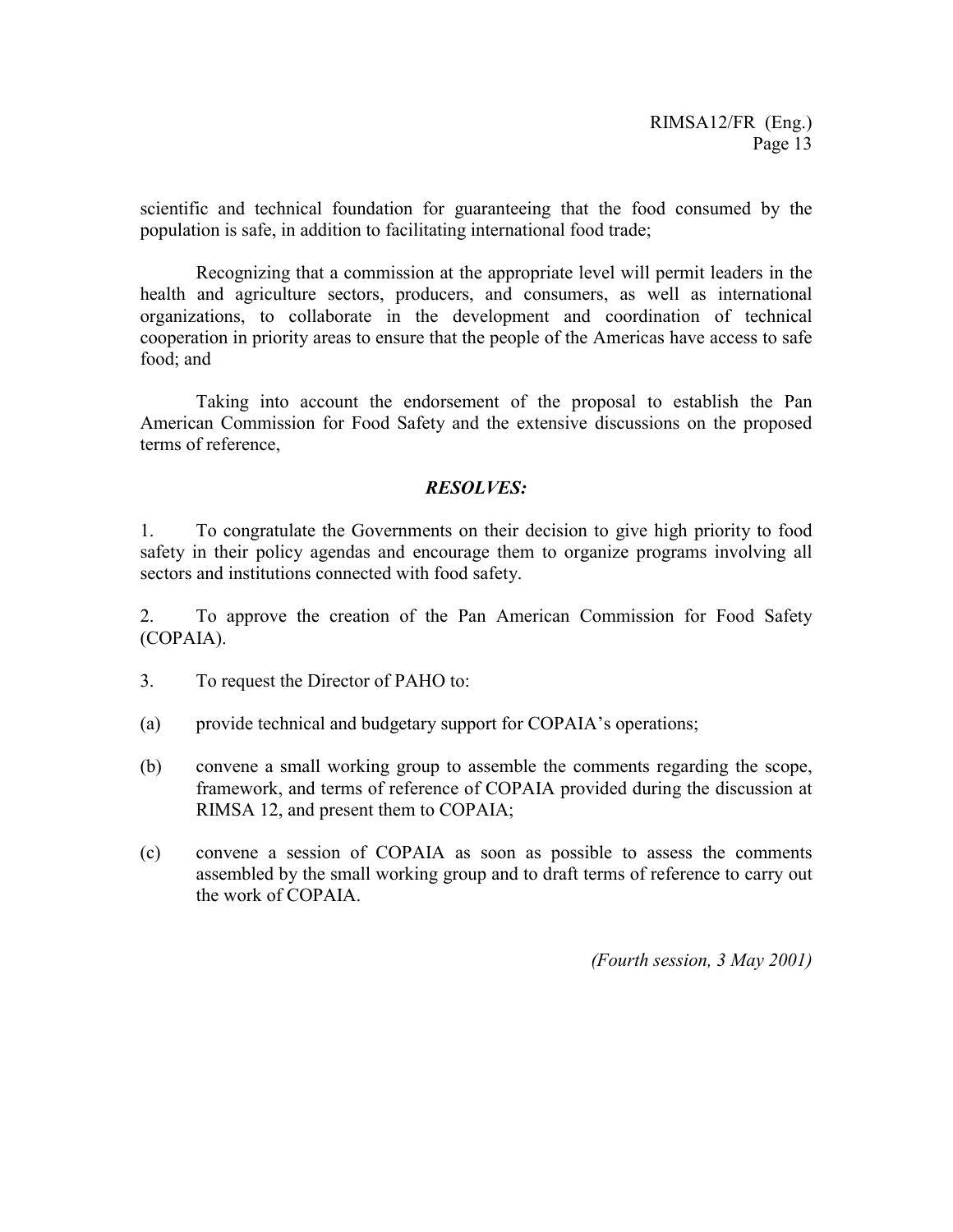# *RIMSA12.R4: Proposed Plan of Action of the Pan American Foot-and-Mouth Disease Center (PANAFTOSA), 2002-2003*

# *THE 12th INTER-AMERICAN MEETING,*

Recognizing the significant progress made in the implementation of the Hemispheric Program for the Eradication of Foot-and-Mouth Disease, with the cooperation of the Pan American Foot-and-Mouth Disease Center (PANAFTOSA);

Considering that PANAFTOSA, as a technical reference center recognized by other continents, is the suitable institution, which, acting independently and guided by the directives of the Pan American Health Organization, has full capacity to carry out and coordinate missions to analyze the sanitary situation of the countries, particularly in sanitary emergencies;

Recognizing that PANAFTOSA has gradually been incorporating technical cooperation in other zoonoses into its work, particularly in the areas of rabies elimination, the control and eradication of brucellosis and bovine tuberculosis, and epidemiological surveillance of bovine spongiform encephalopathy; and

Mindful that broadening the scope of the technical cooperation of PANAFTOSA implies adapting and integrating the epidemiological surveillance system into these new sanitary entities, based on active community participation,

### *RESOLVES:*

1. To recommend that the Governing Bodies of the Pan American Health Organization analyze and adopt the plan of action for technical cooperation of the Pan American Foot-and-Mouth Disease Center, 2002-2003, allocating resources consistent with the programmed technical cooperation in animal health and zoonoses and the resources available in the Organization.

2. To thank the Government of the Federative Republic of Brazil for its annual contribution for the maintenance of PANAFTOSA and to urge that this support continue in the coming years.

3. To thank the Government of the Federative Republic of Brazil for its commitment to construct, as a matter of urgency, a biosafety unit in the laboratory at the current headquarters of PANAFTOSA.

4. To request that the Governments authorize an assessment of the sanitary situation in the countries by PANAFTOSA, which would involve missions by country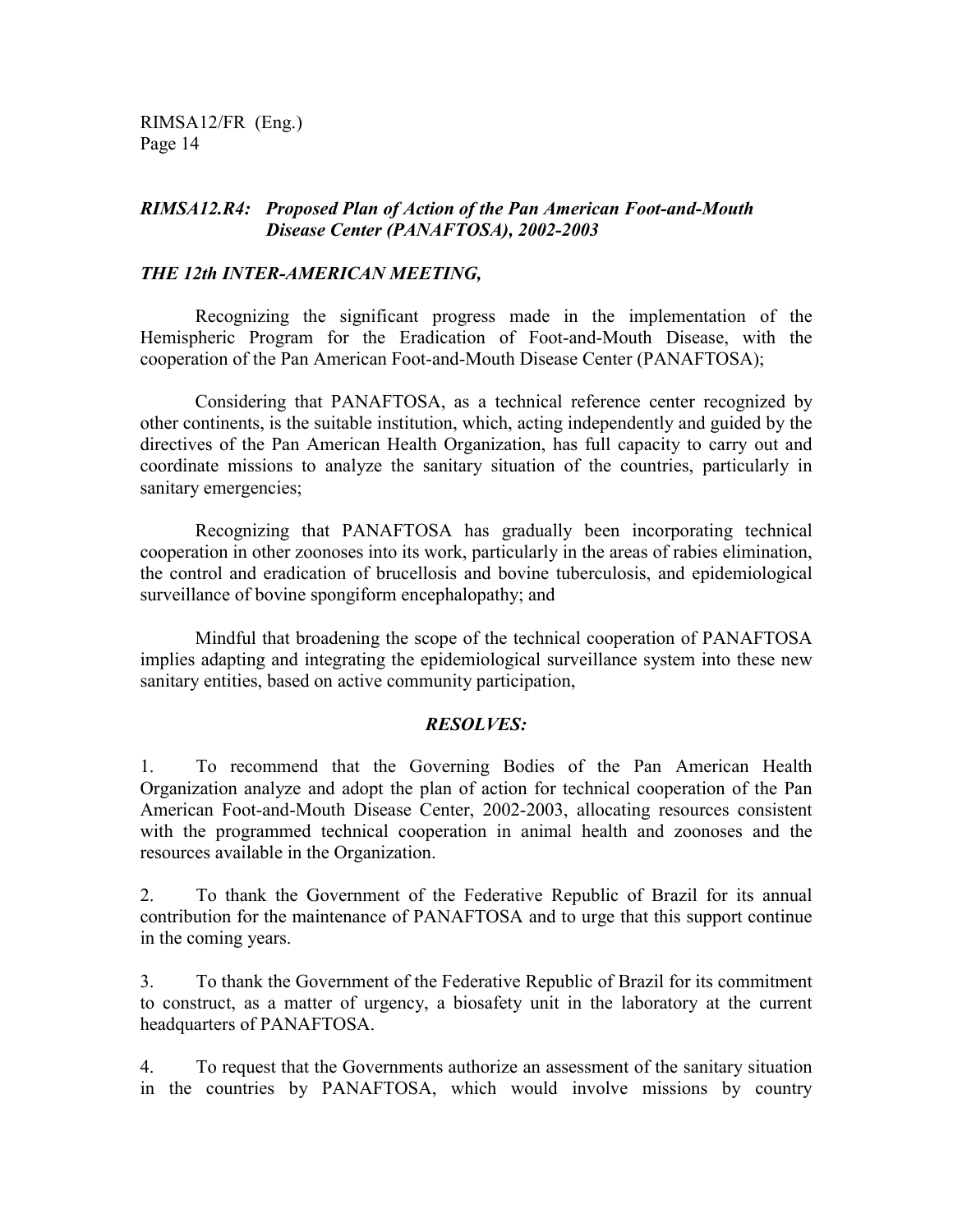professionals and the provision of the technical cooperation necessary for dealing with sanitary emergencies.

5. To urge the Governments, in coordination with PANAFTOSA, to implement quality management programs in the veterinary services that prioritize sanitary prevention programs, particularly for diseases in the eradication phase or diseases exotic to the Hemisphere, emphasizing the strengthening of epidemiological surveillance systems, laboratory diagnosis, and training, based on co-management by the public and private sectors.

*(Fourth session, 3 May 2001)*

# *RIMSA12.R5: VIII Meeting of the Hemispheric Committee for the Eradication of Foot-and-Mouth Disease (COHEFA VIII)*

# *THE 12th INTER-AMERICAN MEETING,*

### **Considering**

- the progress made in previous decades in the eradication of foot-and-mouth disease in the Southern Cone subregion;
- the progress of Colombia's eradication program, with the certification of a wide expanse of its territory as a disease-free area with vaccination;
- the efforts of the Government of the Cooperative Republic of Guyana to create the conditions required for its certification as a country free of foot-and-mouth disease without vaccination;
- the long-standing status of the Caribbean, Central America, and North America as disease-free subregions;
- the negative impact of the sanitary emergencies in Argentina, Brazil, Colombia, and Uruguay, which reveals the need for an international group to deal with emergencies;
- the need to integrate programs across geographic boundaries and reinforce the credibility and transparency of the of animal health programs of the Region;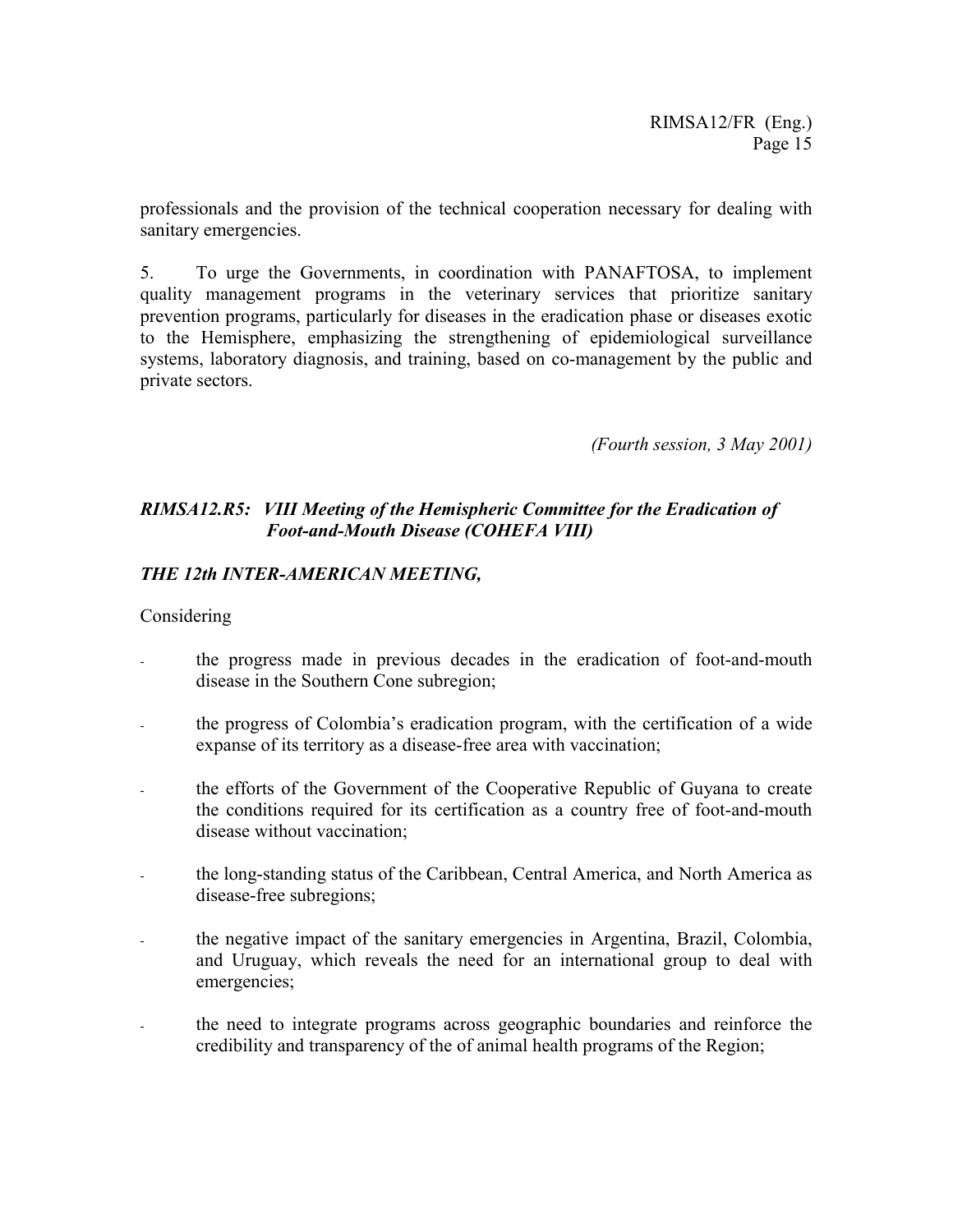- the need to foster continued participation of the private sector in the comanagement of national programs, maintaining its confidence that the successes achieved made will be expanded and maintained;
- that once a disease is eradicated, rigorous steps must be taken to prevent its reintroduction into the area;
- that it is necessary to review the current plan of action of the Hemispheric Plan for Eradication of Foot-and-Mouth Disease (PHEFA), giving priority to prevention activities,

# *RESOLVES:*

1. To endorse the recommendations of COHEFA 8.

2. To call on the Governments that still report cases of foot-and-mouth disease to intensify their efforts to eliminate clinical cases, decreasing the reservoirs of virus in the Region.

3. To recommend to the Governments that have already achieved disease-free status to maintain the resources allocated to prevention and, with a regional vision, offer support to bordering countries still struggling with this problem in order to decrease the risk of reintroducing the disease into their own territories.

4. To request PANAFTOSA to work with the Governments of the countries of the Caribbean to establish contingency plans for animal diseases.

5. To propose that the Governments that make up PHEFA support PANAFTOSA in the exercise of its new mandate as an entity for evaluating the national programs, particularly in emergency situations, as defined at the III Special Meeting and the XXVIII Regular Meeting of COSALFA.

6. To request PANAFTOSA to orient its technical cooperation toward a preventive approach, promoting active monitoring and the training of human resources at the regional level.

7. To urge the Governments to participate in the development of the information and surveillance system proposed by PANAFTOSA, strengthening confidence in the system and its role in assuring the quality of veterinary services in the Region.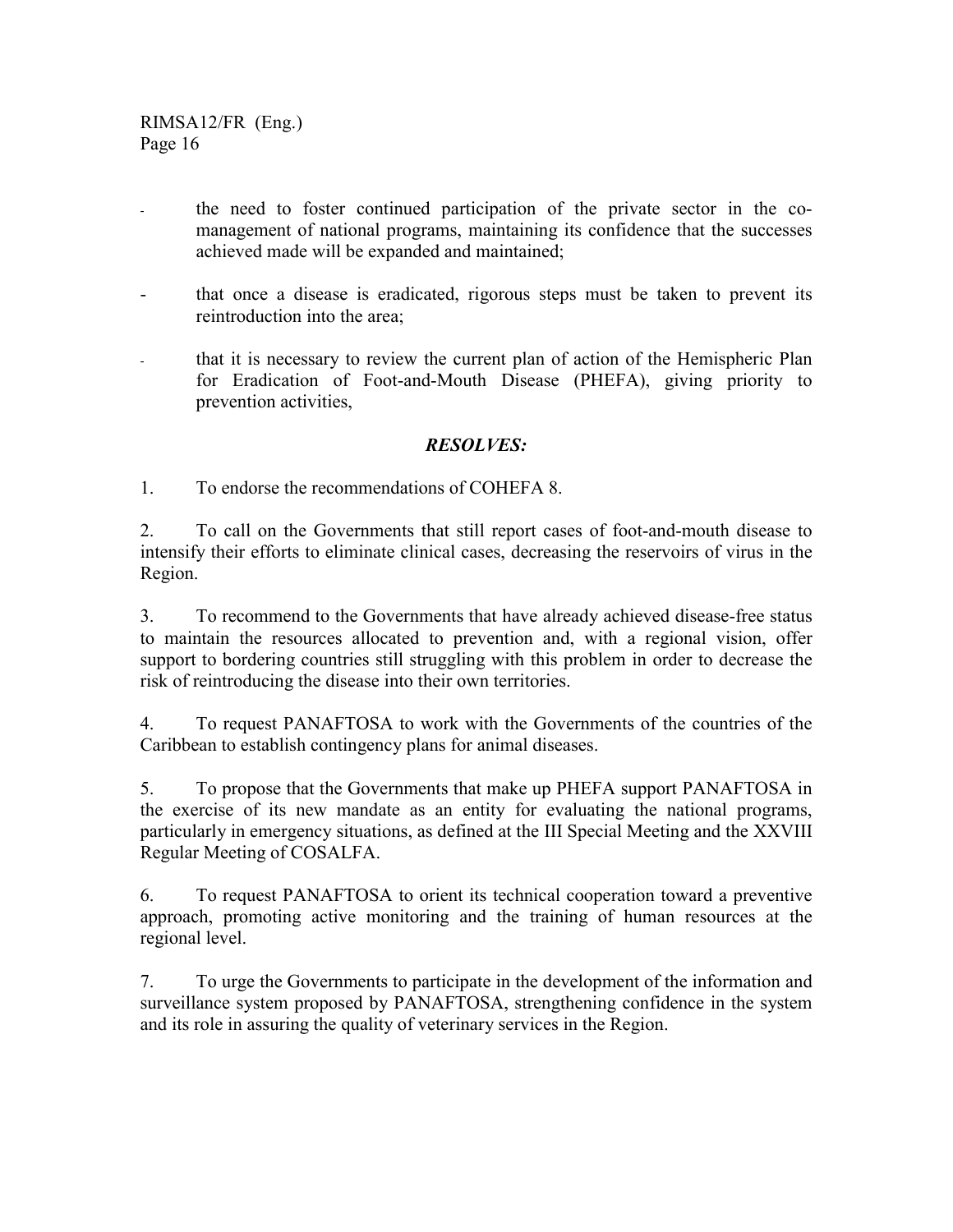8. To request the Governments to support PANAFTOSA in its mandate as a Reference Laboratory for regional studies of the viral strains in circulation, providing the necessary information for ascertaining the flows of the disease in the Region.

9. To reiterate to the Governments the importance of public and private sector co-management in the execution of long-term animal health programs, such as the eradication of foot-and-mouth disease.

10. To request PANAFTOSA to continue developing the new Plan of Action 2001-2009 for PHEFA and the proposal for the creation of a regional emergency response group.

11. To recommend to the countries that in their risk analysis they bear in mind the recommendations of the International Office of Epizootics (OIE) with regard to products that may or may not be vehicles for the transmission of the foot-and-mouth disease virus, avoiding the application of measures without an adequate scientific-technical basis.

12. To urge the Governments, once the new plan of action of PHEFA is developed and adopted, to adapt their programs to the general guidelines of the plan, and to strengthen their mechanisms for emergency response.

13. To endorse the resolutions of the XXVII and XXVIII Regular Meetings and the III Special Meeting of COSALFA.

*(Fourth session, 3 May 2001)*

# *RIMSA12.R6: VIII Meeting of Directors of National Rabies Control Programs in Latin America (REDIPRA)*

# *THE 12th INTER-AMERICAN MEETING,*

Taking into account Document RIMSA12/10: *Report on the VIII Meeting of Directors of National Rabies Control Programs in Latin America,* which describes the progress made in the elimination of human rabies transmitted by dogs in the Region and recommends strategies to the countries and PAHO for consolidating and maintaining the improvements in the situation;

Recognizing that the risk of canine rabies still persists in some countries, as does the risk of its reemergence in countries or areas that have achieved its elimination;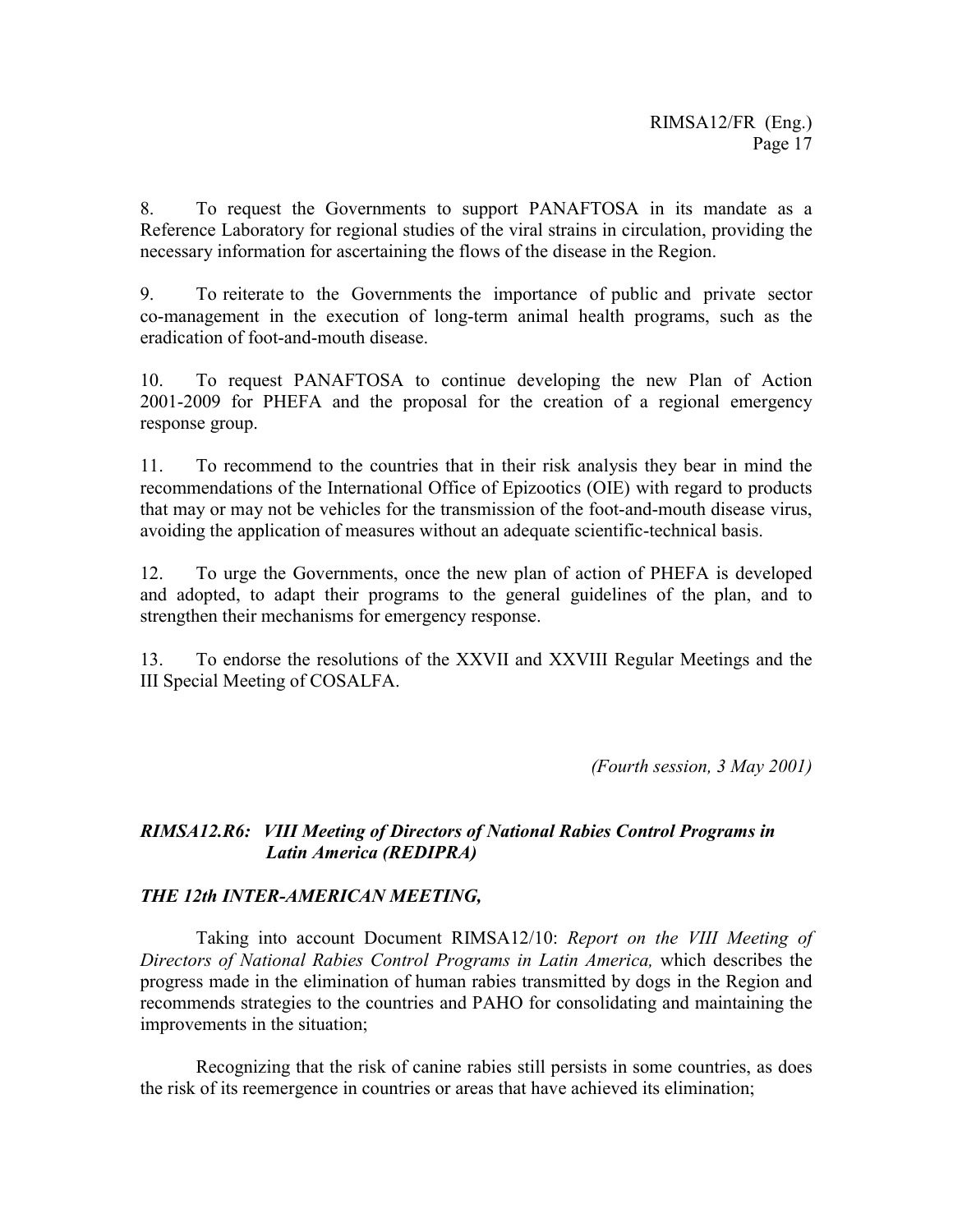Considering the growing risk to public health and the economic losses caused by sylvatic rabies in Latin America, Guyana, and in the Caribbean islands of Grenada and Trinidad and Tobago, particularly rabies transmitted by vampire bats; and

Bearing in mind the need to strengthen surveillance and the epidemiological characterization of rabies in domestic animals and wildlife, to improve care to people exposed to the risk of rabies, and to promote the use of new technologies for rabies diagnosis, surveillance, and prevention,

## *RESOLVES:*

- 1. To urge the Governments to:
- (a) allocate the necessary resources to achieve the proposed goal of eliminating, in a sustainable way, human rabies transmitted by dogs in the Americas;
- (b) strengthen multisectoral articulation at all levels (mainly between health and agriculture) and promote the participation of municipal governments and the community in the rabies control and prevention measures in urban and rural areas;
- (c) ensure the availability and use of immunobiologicals of proven quality based on international standards, increase the coverage of care to people exposed to the risk of rabies, and conduct active surveillance of rabies in dogs, livestock, and wildlife.
- 2. To request the Director of PAHO to:
- (a) continue to provide technical cooperation to the national programs through the Program on Veterinary Public Health with a view to consolidating the elimination of human rabies transmitted by dogs and maintaining rabies control in wildlife;
- (b) promote cooperation among countries and sectors, mainly between health and agriculture, for the purpose of technical and scientific exchange aimed at strengthening diagnostic methods, the production of immunobiologicals, and the development of new technologies in rabies prevention and control;
- (c) coordinate joint evaluations of the national programs for the purpose of determining the need for changes consistent with the epidemiological situation and the health sector reform process, chiefly decentralization;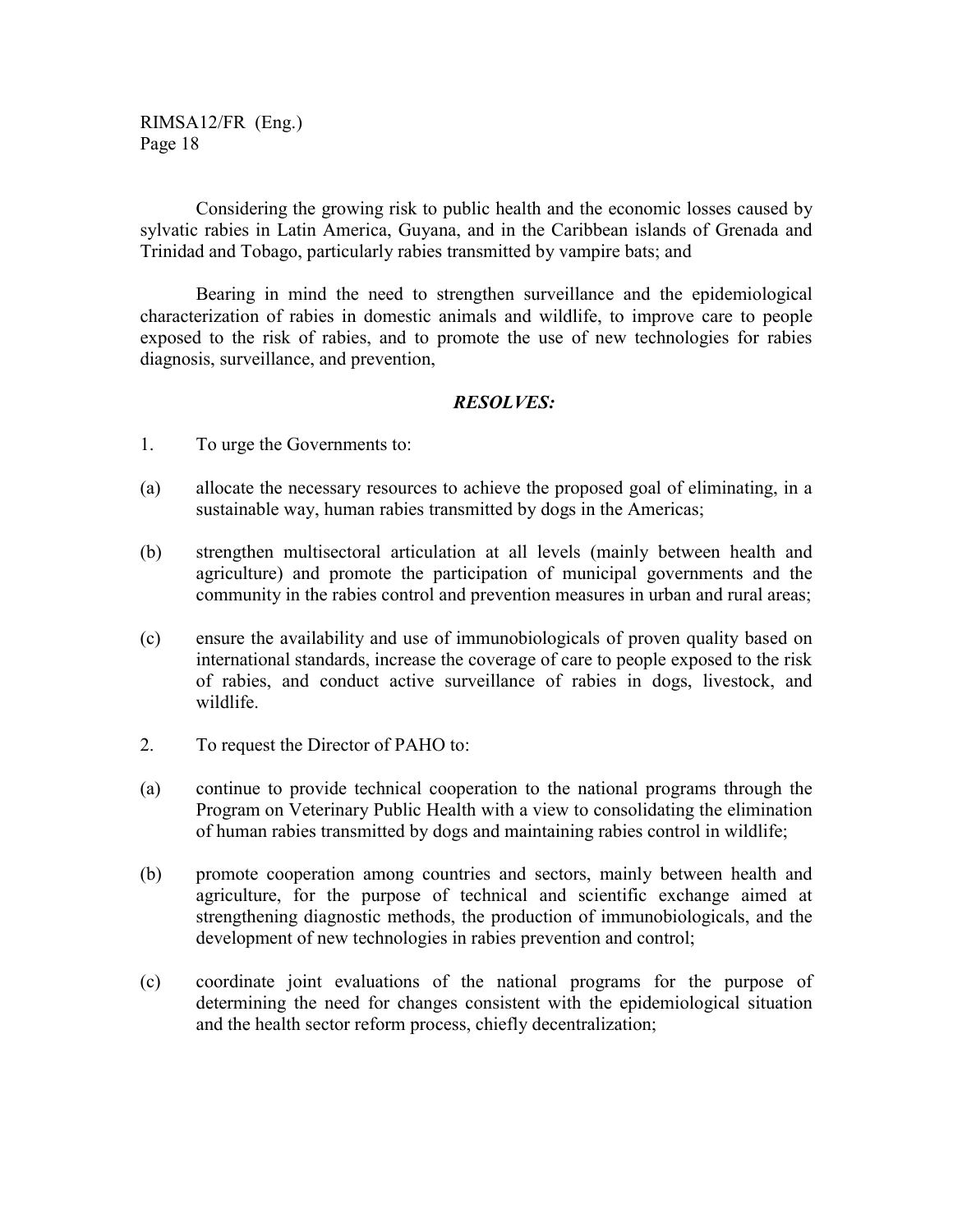(d) invite the participation of Grenada, Guyana, and Trinidad and Tobago in meetings of REDIPRA.

*(Fourth session, 3 May 2001)*

### *RIMSA12.R7:* **Zoonoses**

### *THE 12th INTER-AMERICAN MEETING*

Having reviewed the topics presented in the Panel: *Zoonoses of Importance for the Economy and Public Health*;

Considering the rising trend in trade, tourism, and services among countries as a result of the regional and subregional integration agreements, and the risk that these activities pose for the spread of diseases, among them zoonoses; and

Taking into account the constant threat of new zoonoses and the economic and social significance of prevalent and reemerging zoonoses, whose prevention and control require coordinated, intersectoral efforts with the active participation of the relevant social actors,

### *RESOLVES:*

- 1. To urge the Governments to:
- (a) implement monitoring and surveillance systems that rely on laboratory diagnosis for the detection of possible emerging diseases that can affect man and animals alike, maintaining contingency plans to immediately combat these maladies;
- (b) adopt the risk analysis methodology to address and minimize the risk of emerging (exotic) zoonoses detected outside the Region;
- (c) form committees to strengthen multisectoral articulation at all levels, with the participation of social actors, within the framework of decentralization and community participation;
- (d) strengthen their political will and identify resources for the prevention and control of prevalent and emerging zoonoses of importance for the economy and public health.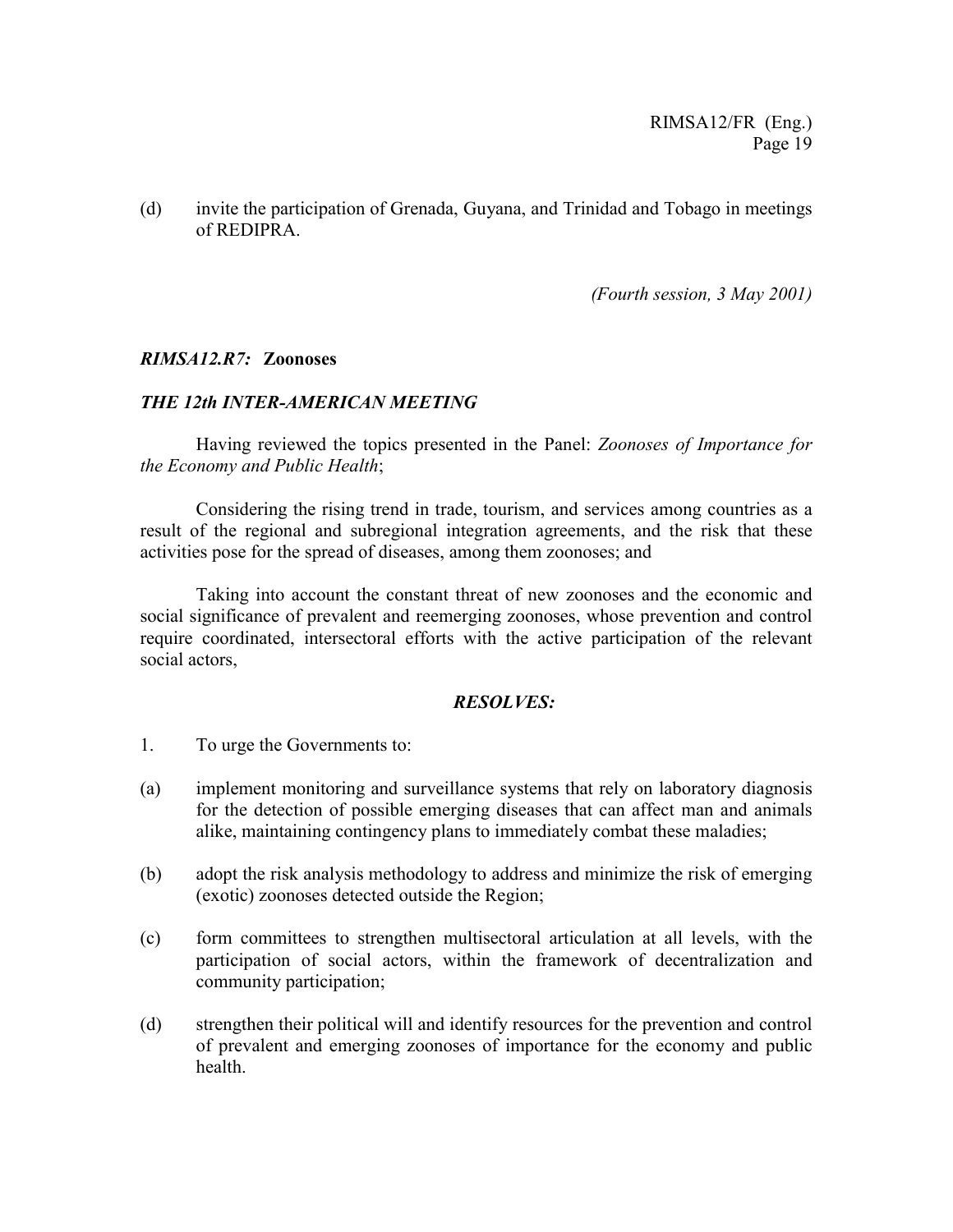- 2. To request the Director of PAHO to:
- (a) support the Governments in the preparation and development of a plan for zoonosis prevention and control, in the design and execution of risk analysis, and in the formulation of contingency plans to deal with the possible introduction of exotic zoonoses into the Region;
- (b) promote coordination among bilateral and international technical cooperation agencies for the mobilization of technical and financial resources to support zoonosis prevention and control programs and for contingency plans aimed at the prevention of emerging zoonoses;
- (c) prepare the strategies and plans of action for the elimination of hydatidosis in the Southern Cone, Andean, and other subregions;
- (d) promote the implementation of the subregional strategies and plan of action for the control and elimination of brucellosis.

*(Fourth session, 3 May 2001)*

# *RIMSA12.R8: Keeping the Americas Free of Bovine Spongiform Encephalopathy (BSE)*

### *THE 12th INTER-AMERICAN MEETING,*

Taking into account Document RIMSA11/17: *The Current Bovine Spongiform Encephalopathy (BSE) Situation*, which describes the characteristics and evolution of this disease and its sanitary implications for the international trade in animals and animal products;

Considering the recommendations of the PAHO/WHO Consultation on BSE: Scientific Bases for Policy-making in the Americas*,* held in Montevideo, Uruguay from 9 to 11 April 2001 (Information Document RIMSA12/INF/7); and

Aware of the importance of keeping the Region of the Americas free of BSE and the need to strengthen national epidemiological surveillance systems to minimize the risk of the disease entering the Hemisphere,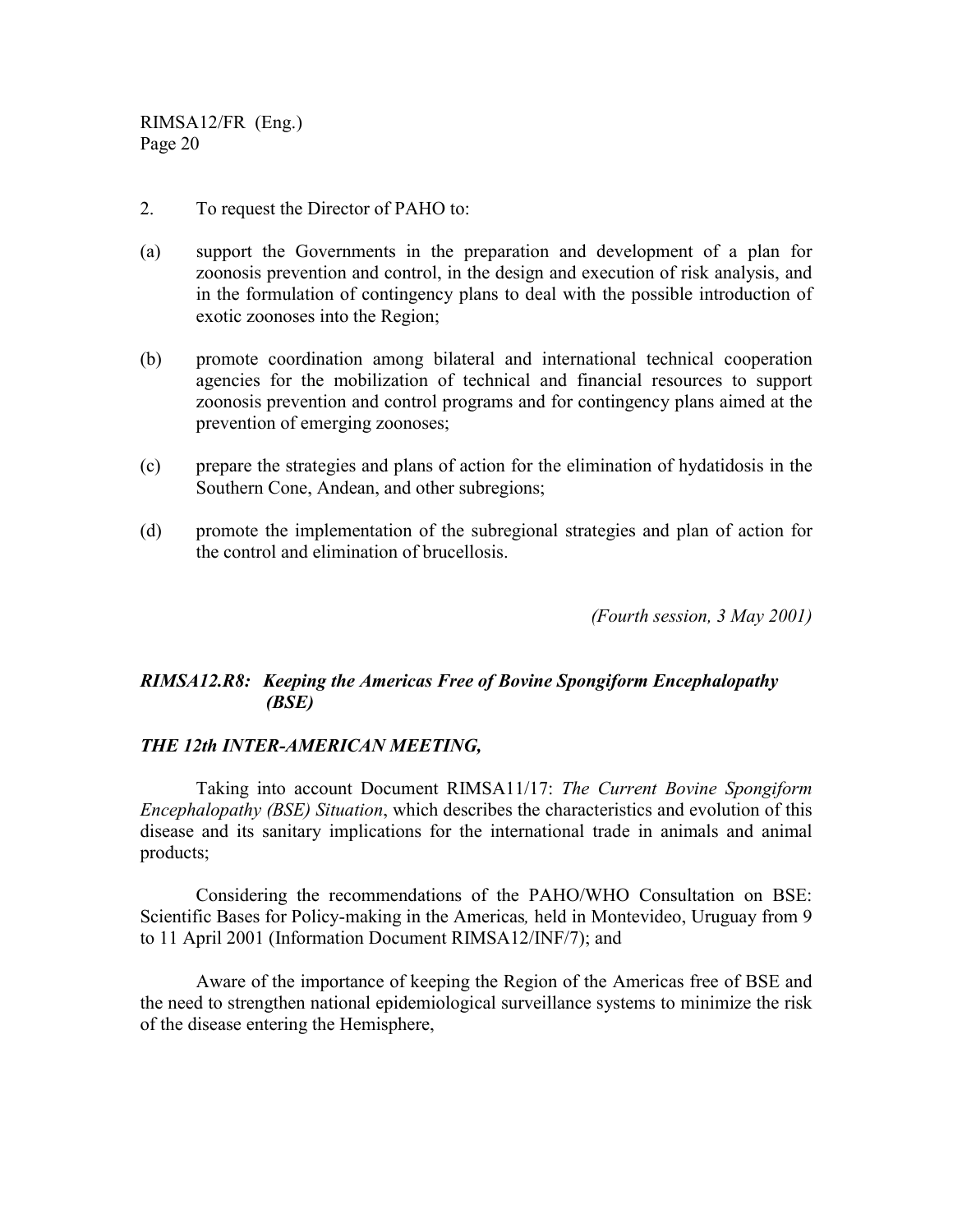### *RESOLVES:*

- 1. To urge the Governments to:
- (a) consider for adoption the recommendations of the Montevideo Consultation on BSE, with emphasis on surveillance and monitoring, risk analysis, and laboratory diagnosis;
- (b) harmonize their policies and standards to keep BSE from being introduced into the Region, based on the International Zoosanitary Code of the International Office of Epizootics (OIE);
- (c) strengthen interagency and intercountry articulation for information and technology exchange;
- (d) conduct risk analysis to determine the threat that this disease poses to the Americas, and to conduct surveillance to continually verify its absence in every country;
- (e) formulate, through the Regional Coordination for the Americas of the OIE and in collaboration with PAHO, a proposal to the OIE International Committee to step up the work of the Foot-and-Mouth Disease and Other Epizootics Commission on BSE to a level of activity similar to the work under way with regard to foot-andmouth disease and bovine plague;
- (f) propose that the OIE certify the status of the countries with respect to BSE;
- (g) promote joint work between the Ministries of Agriculture and Public Health to prevent the entry of BSE and assure the necessary diagnostic capability and policies.
- 2. To request the Director of PAHO to:
- (a) support the Governments in implementing the recommendations of the Montevideo Consultation;
- (b) promote interagency coordination and cooperation among countries to achieve a common approach in the Region to policy development and the harmonization of standards and procedures for BSE.

*(Fourth session, 3 May 2001)*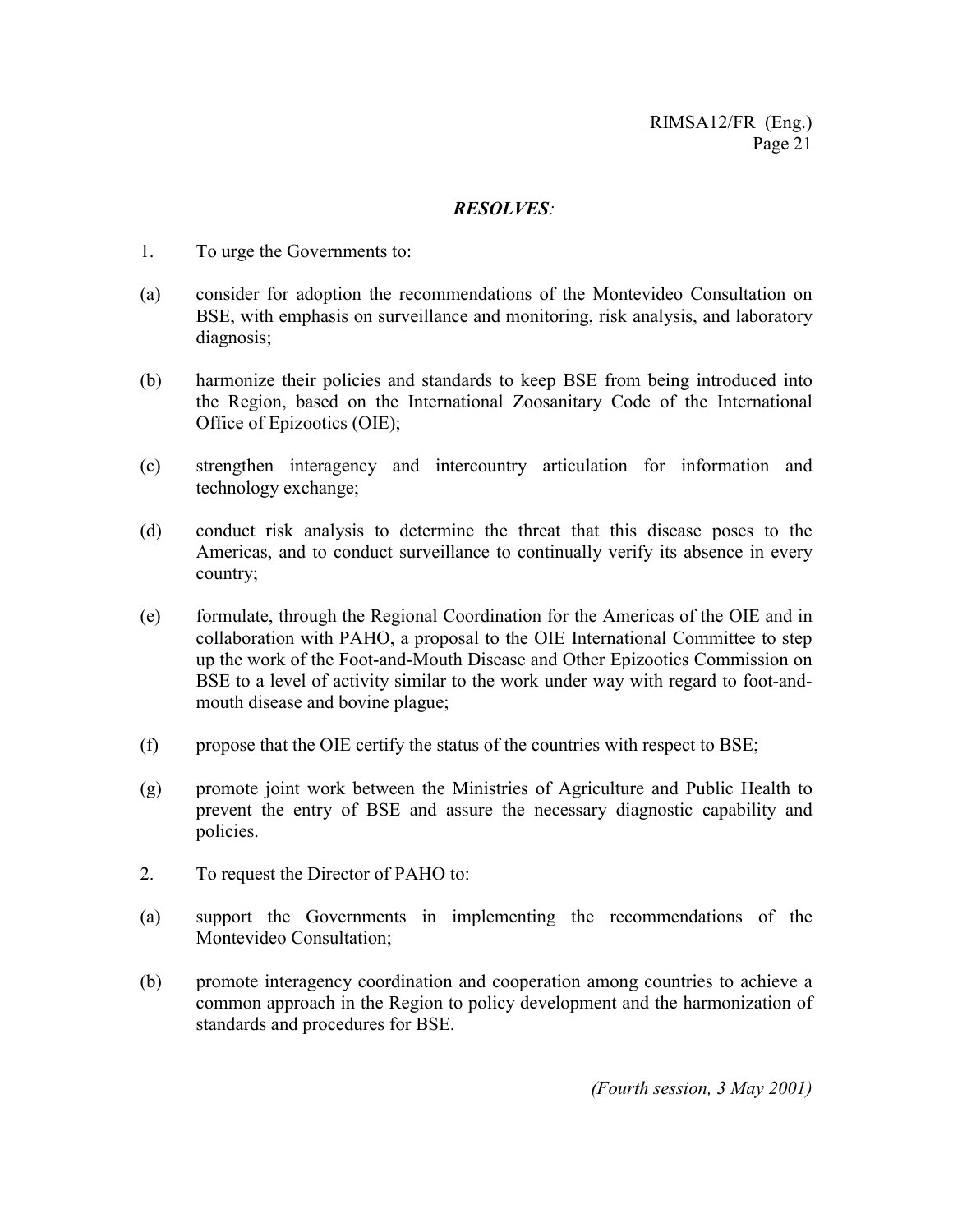# *RIMSA12.R9: Expression of Appreciation to the Government of the Federative Republic of Brazil and to the Government of the State of São Paulo*

## *THE 12th INTER-AMERICAN MEETING,*

Taking into account the offer of the Government of the Republic of Brazil to serve as the venue of the XII Inter-American Meeting, at the Ministerial Level, on Health and Agriculture;

Conscious of the excellent organization and logistical support provided by the federal authorities of Brazil and by the state of São Paulo for the realization of the Meeting;

Honored by the presence at the Meeting of the President of Brazil, Dr. Fernando Henrique Cardoso;

Acknowledging the results of the Meeting, which strengthen the principles of Pan-Americanism and the fight for equity that characterize the Americas Region; and

Moved by the hospitality and treatment received,

### *RESOLVES:*

To unanimously express its sincere gratitude to the authorities of the Government of the Federative Republic of Brazil, headed by the President of the Republic and his Ministers of Health, Agriculture, and Foreign Affairs, and to the Governor and the Secretary of Agriculture and Food Supply of the state of São Paulo.

*(Fourth session, 3 May 2001)*

### *RIMSA12.R10: Expression of Appreciation to the Pan American Health Organization*

### *THE 12th INTER-AMERICAN MEETING,*

Considering that

the countries of the Americas are making good progress in programs for the eradication of diseases that affect human and animal health, production, and the international market;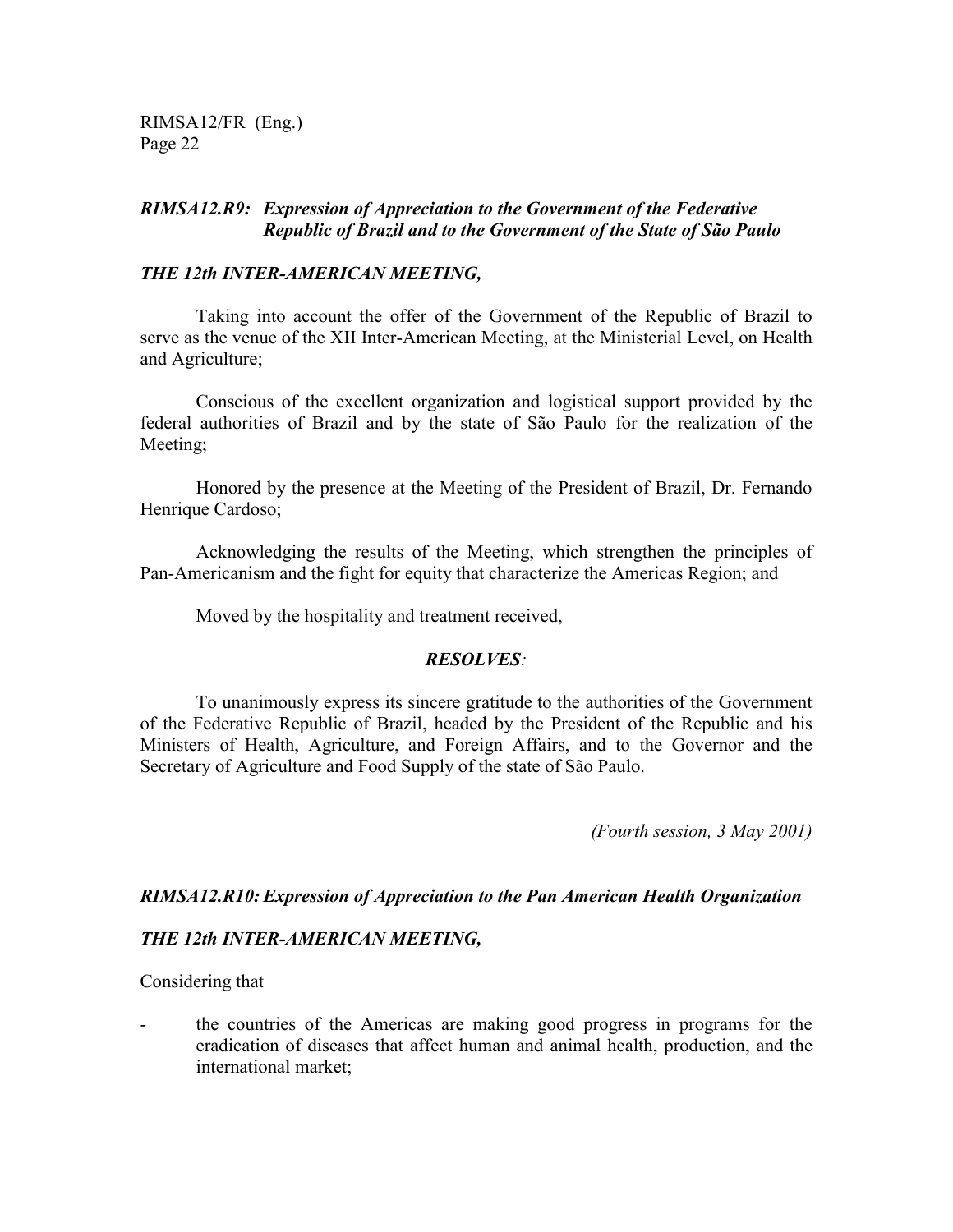- the countries have required technologies in order to move toward the goal of eradicating diseases that affect both animals and public health; and
- the Veterinary Public Health Program of PAHO through its centers, PANAFTOSA and INPPAZ, and its general guidance has responded to the countries' needs,

# *RESOLVES:*

1. To express its appreciation for the support provided by Dr. Primo Arámbulo III as Coordinator of the Veterinary Public Health Program.

2. To acknowledge the support, transparency, and unfailing willingness to provide assistance of the Administration of PAHO, represented by Dr. George A. O. Alleyne.

*(Fourth session, 3 May 2001)*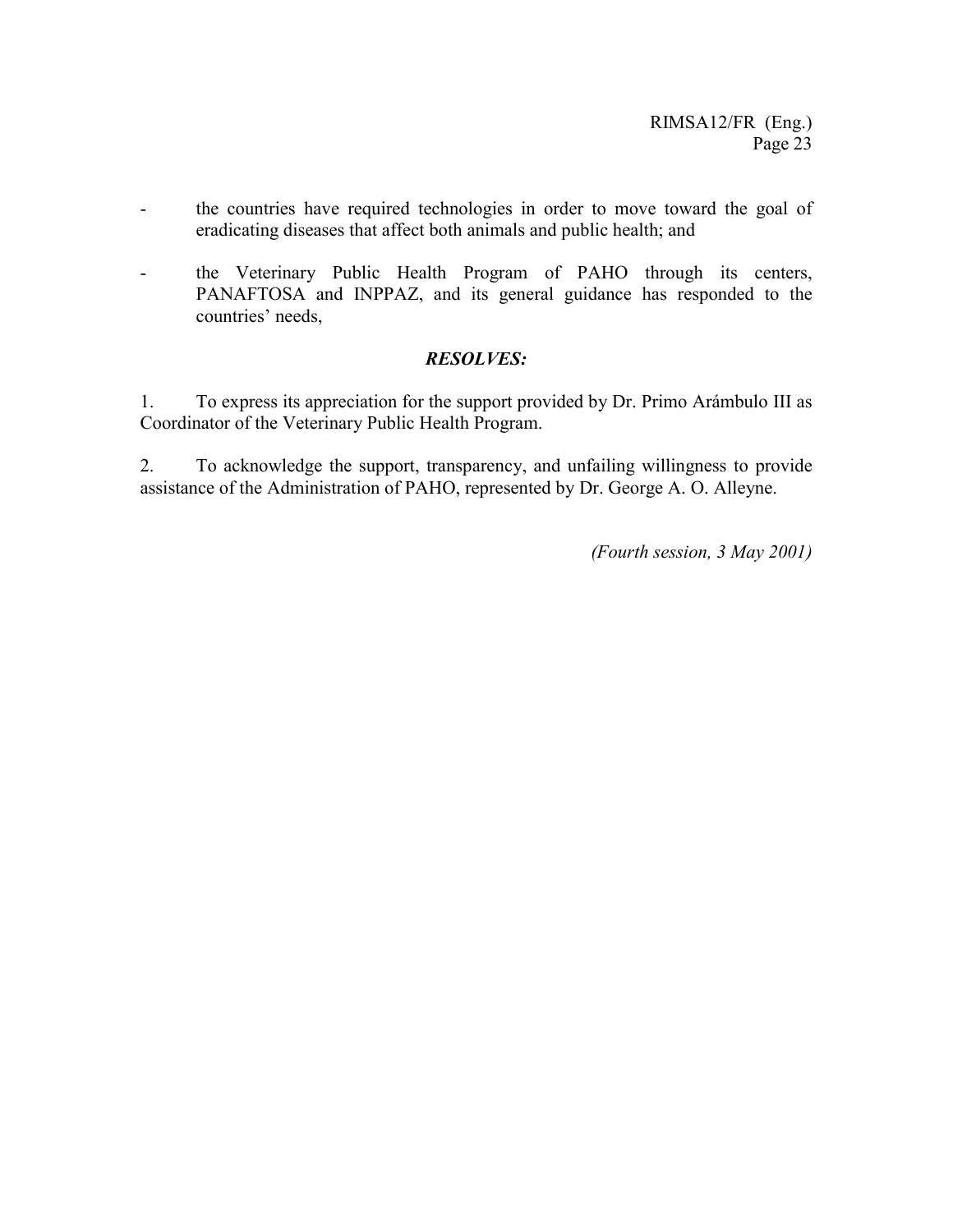

PAN AMERICAN HEALTH ORGANIZATION WORLD HEALTH ORGANIZATION





**128th SESSION OF THE EXECUTIVE COMMITTEE**

*Washington, D.C., 25-29 June 2001*

# *RESOLUTION*

# *CE128.R2*

## **XII INTER-AMERICAN MEETING, AT THE MINISTERIAL LEVEL, ON HEALTH AND AGRICULTURE**

### *THE 128th SESSION OF THE EXECUTIVE COMMITTEE,*

Having considered the final report of the XII Inter-American Meeting, at the Ministerial Level, on Health and Agriculture (Document CE128/11),

#### *RESOLVES:*

To recommend that the Directing Council adopt a resolution in the following terms:

#### *THE 43rd DIRECTING COUNCIL,*

Having considered the final report of the XII Inter-American Meeting, at the Ministerial Level, on Health and Agriculture (Document CD43/ );

Taking into account Resolution CD17.R19, which authorized the Director to convene these meetings, and Resolution RIMSA11.R3, ratified by the 41st Directing Council, which approved changing the name of the Meeting to "Inter-American Meeting, at the Ministerial Level, on Health and Agriculture," retaining the acronym RIMSA;

Considering that RIMSA has been constituted as the intersectoral forum at the highest political level in order to establish, orient, and monitor matters of mutual interest to the agriculture and health sectors; and